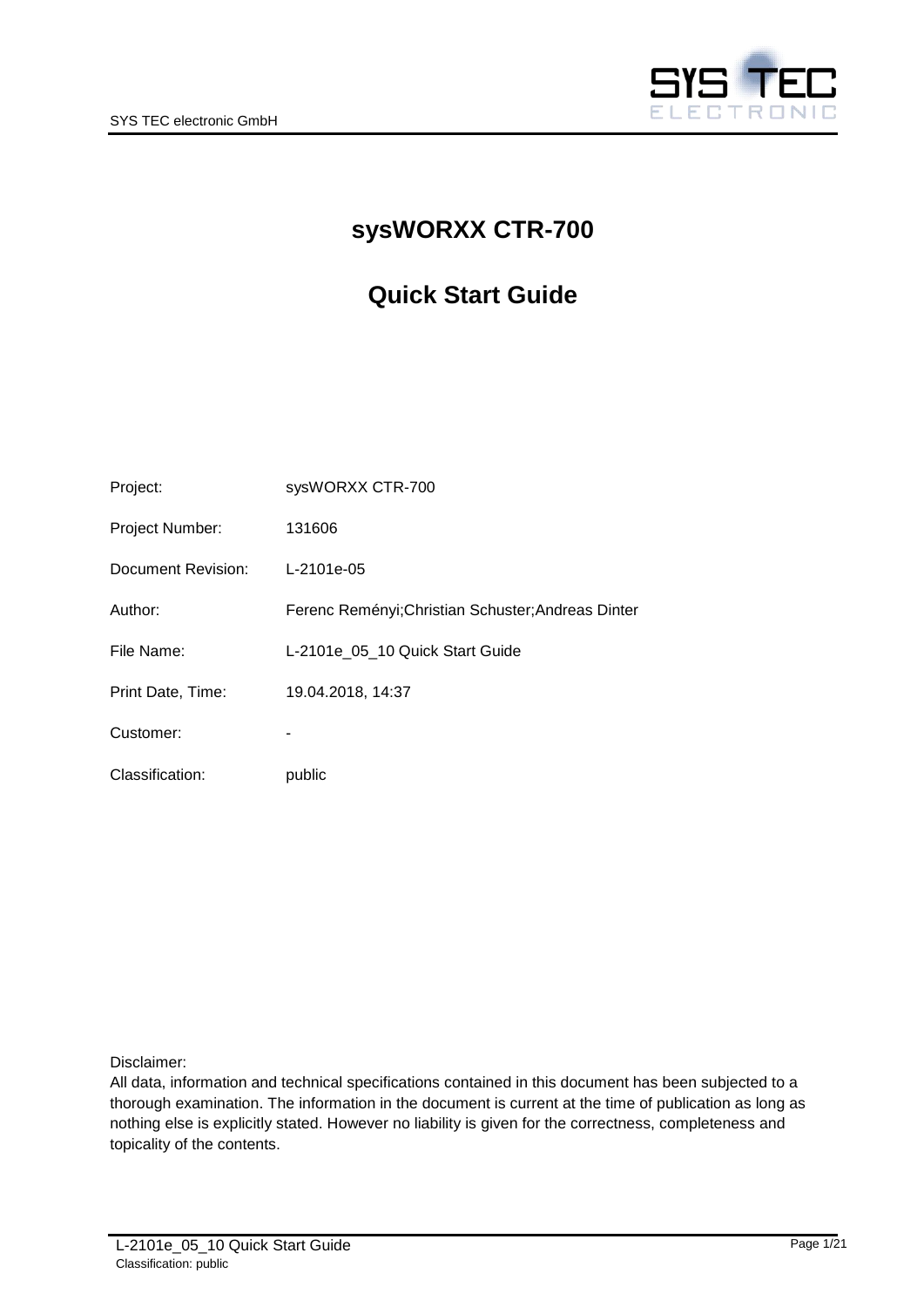

# **Release**

| <b>Version</b> | <b>Created</b>          | <b>Checked</b> | <b>Released</b> |
|----------------|-------------------------|----------------|-----------------|
| 01             | F. Reményi - 07.11.2017 |                | SYS TEC:-       |
|                |                         |                | Customer:-      |
|                |                         |                |                 |
|                |                         |                |                 |
|                |                         |                |                 |
|                |                         |                |                 |

# **Revision History**

| <b>Version</b>   | Date       | <b>Author</b> | <b>Changes</b>                                   |
|------------------|------------|---------------|--------------------------------------------------|
| 01               | 07.11.2017 | F. Reményi    |                                                  |
|                  |            |               | Overview                                         |
| 27.11.2017<br>02 |            | C. Schuster   | Configuration                                    |
|                  |            |               | <b>Application Development</b>                   |
|                  |            |               | Process Image                                    |
| 05.12.2017<br>03 |            | A. Dinter     | Start/Stop OPC UA Server                         |
|                  |            |               | Setup OpenPCS Project for use with OPC UA Server |
| 04               | 06.02.2018 | A. Dinter     | I/O Driver / C/C++ Development                   |
| 05               | 29.03.2018 | A. Dinter     | Update service names for OpenPCS                 |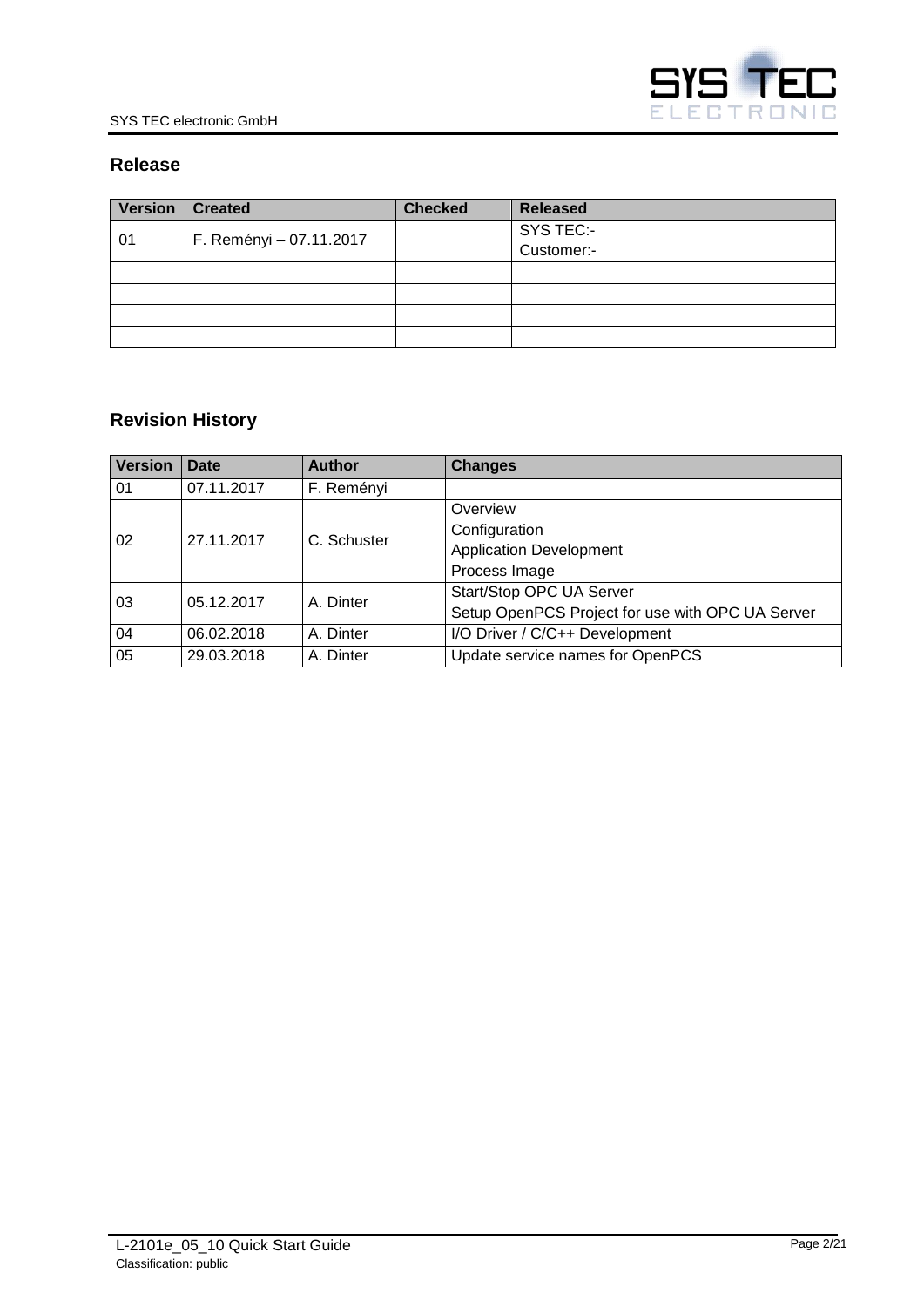

# **Contents**

| 1<br>2<br>3 | 3.1        |  |
|-------------|------------|--|
|             | 3.2        |  |
|             | 3.3        |  |
| 4           |            |  |
|             | 4.1        |  |
|             | 4.2        |  |
|             | 4.2.1      |  |
|             | 4.2.2      |  |
|             | 4.3<br>4.4 |  |
|             | 4.4.1      |  |
|             | 4.4.2      |  |
| 5           |            |  |
|             | 5.1        |  |
|             | 5.2        |  |
|             | 5.3        |  |
| 6           |            |  |
|             | 6.1<br>6.2 |  |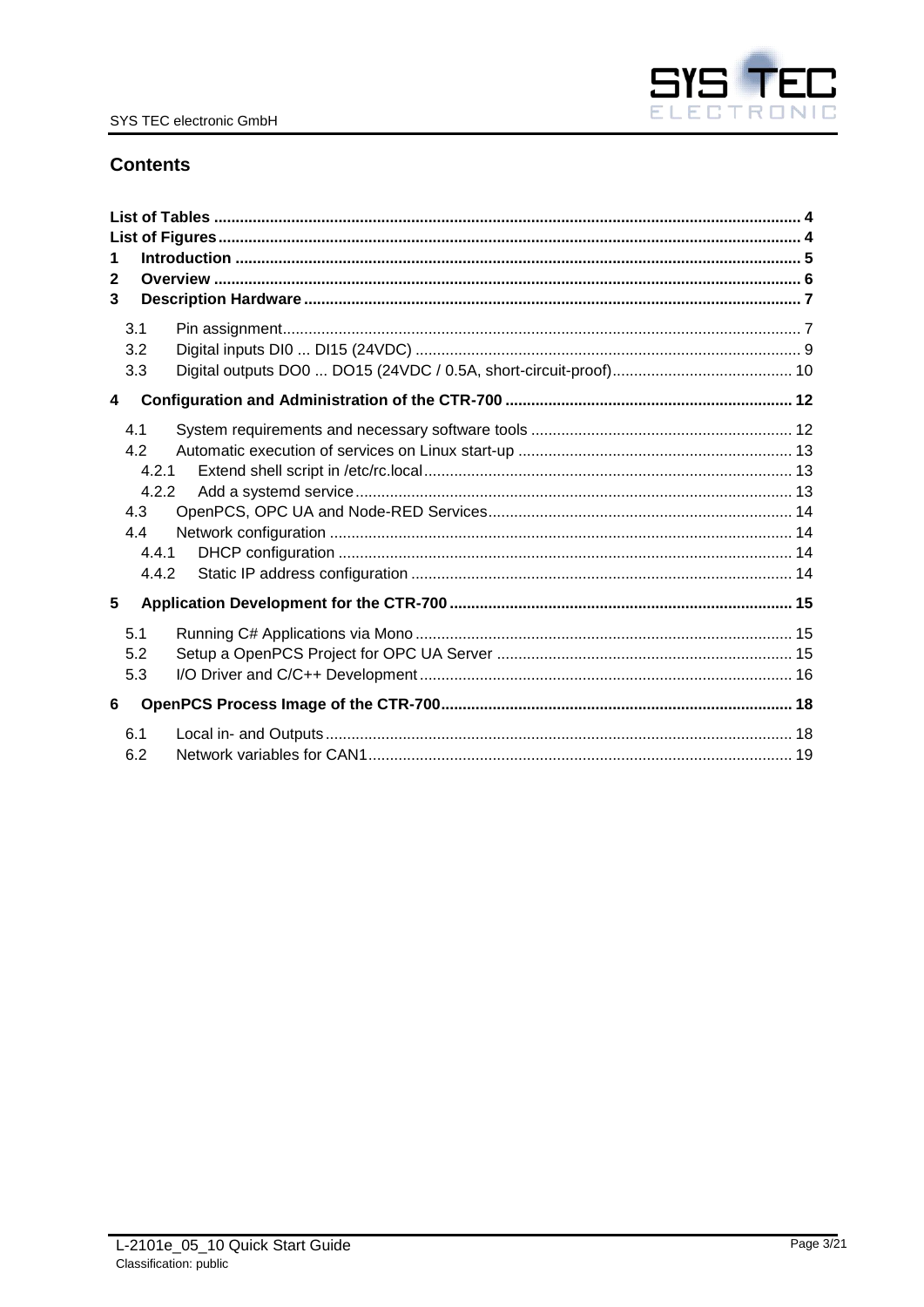

# <span id="page-3-0"></span>**List of Tables**

| Table 6: Representation of network variables for CAN1 by entries in the object dictionary  20 |  |
|-----------------------------------------------------------------------------------------------|--|
|                                                                                               |  |

# <span id="page-3-1"></span>**List of Figures**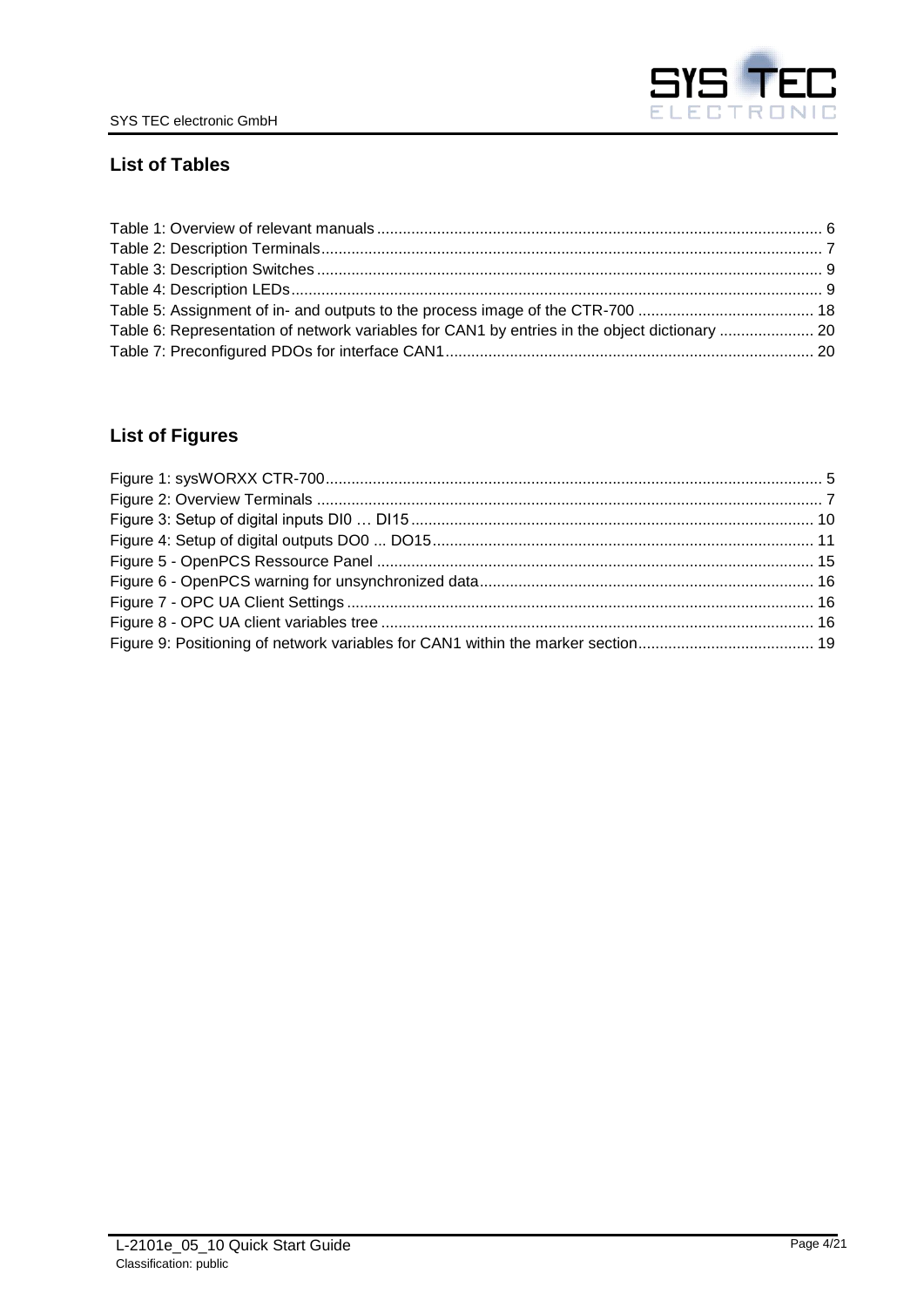

# <span id="page-4-0"></span>**1 Introduction**

The document contains an overview about terminals of the sysWORXX CTR-700 and describes the first steps in software.

<span id="page-4-1"></span>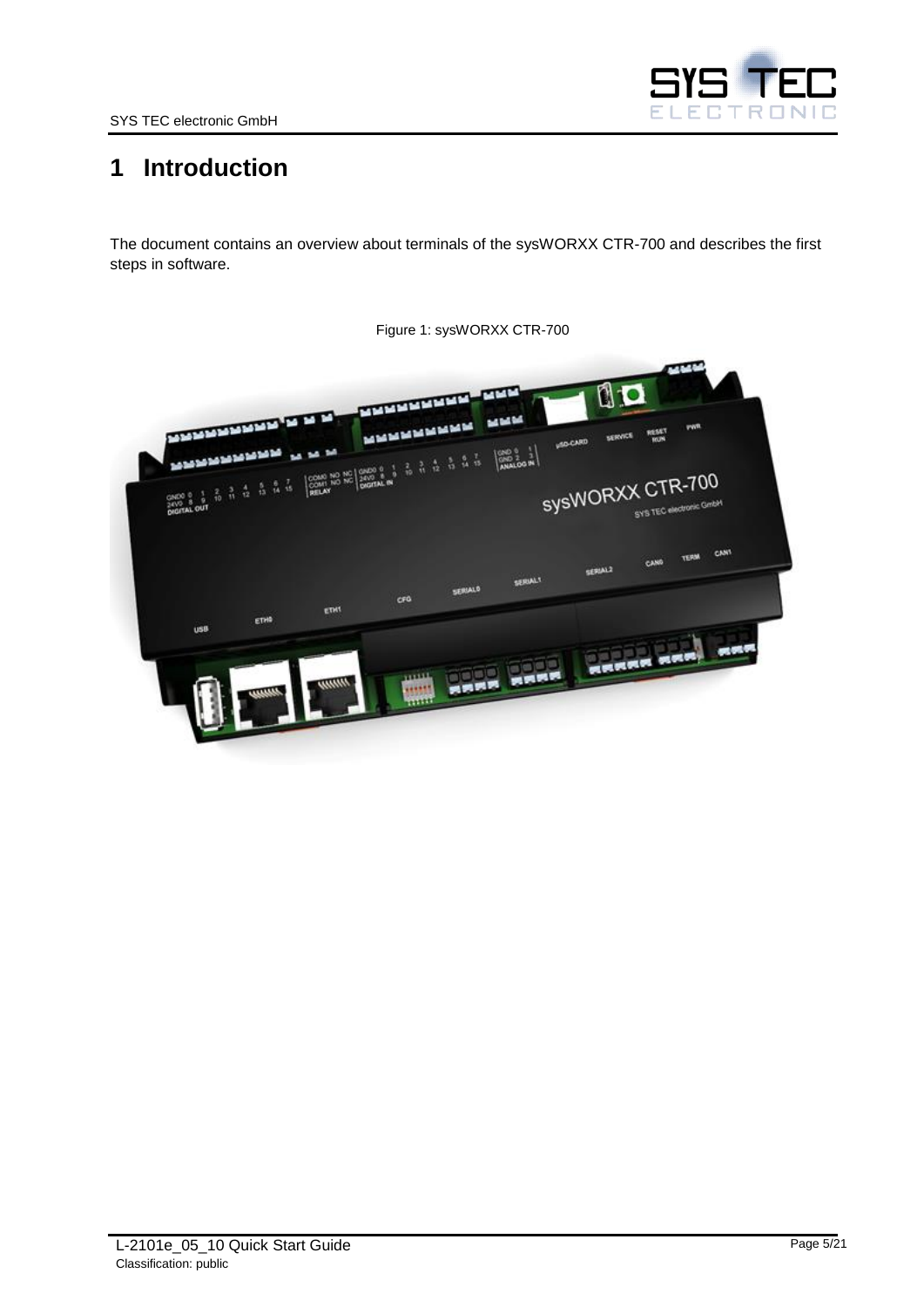

# <span id="page-5-0"></span>**2 Overview**

<span id="page-5-1"></span>Table 1: Overview of relevant manuals

| Information about                            | In which manual?                               |
|----------------------------------------------|------------------------------------------------|
| Basic information about the CTR-700          | In this manual                                 |
| (connections, configuration, administration, |                                                |
| process image)                               |                                                |
| Basics about the OpenPCS IEC 61131           | Brief instructions for the programming system  |
| programming system                           | (Entry "OpenPCS Dokumentation" in the          |
|                                              | OpenPCS program group of the start menu)       |
|                                              | (Manual no.: L-1005)                           |
| Complete description about the OpenPCS       | Online help about the OpenPCS programming      |
| IEC 61131 programming system, basics of PLC  | system                                         |
| programming according to IEC 61131-3         |                                                |
| Command overview and description of standard | Online help about the OpenPCS programming      |
| function blocks according to IEC 61131-3     | system                                         |
| SYS TEC extension for IEC 61131-3:           | User Manual "SYS TEC-specific extensions for   |
| String functions                             | OpenPCS / IEC 61131-3"                         |
| <b>UDP</b> function blocks                   | (Manual no.: L-1054)                           |
| SIO function blocks                          |                                                |
| FB for RTC, Counter, EEPROM, PWM/PTO         |                                                |
| CANopen extension for IEC 61131-3            | User Manual "CANopen extension for             |
| (network variables, CANopen function blocks) | IEC 61131-3"                                   |
|                                              | (Manual no.: L-1008)                           |
| Textbook about PLC programming according to  | IEC 61131-3: Programming Industrial Automation |
| IEC 61131-3                                  | Systems                                        |
|                                              | John/Tiegelkamp                                |
|                                              | Springer-Verlag                                |
|                                              | ISBN: 3-540-67752-6                            |
|                                              | (a short version is available as PDF on the    |
|                                              | OpenPCS installation CD)                       |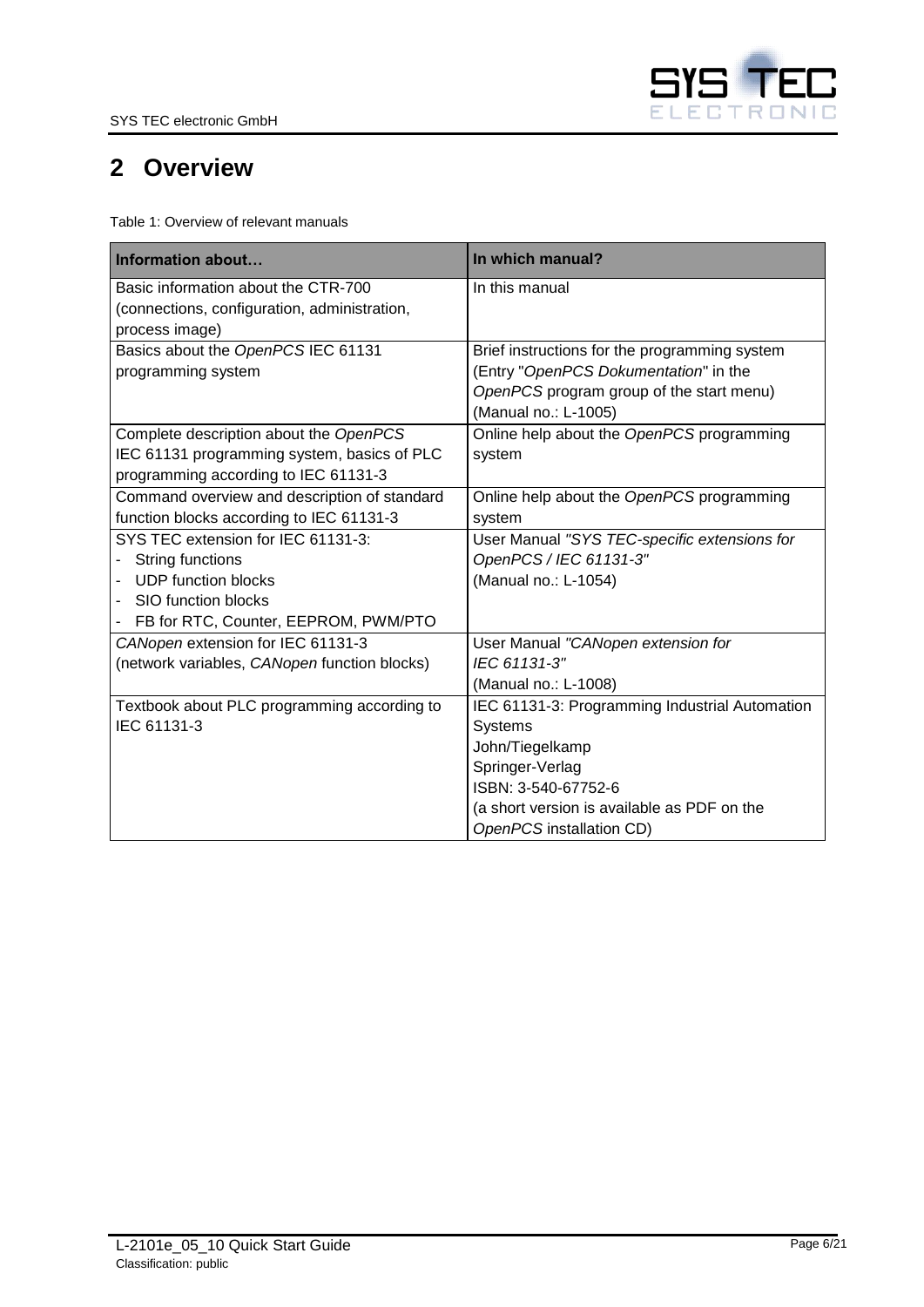

# <span id="page-6-0"></span>**3 Description Hardware**

# <span id="page-6-3"></span><span id="page-6-2"></span><span id="page-6-1"></span>**3.1 Pin assignment**

Figure 2: Overview Terminals

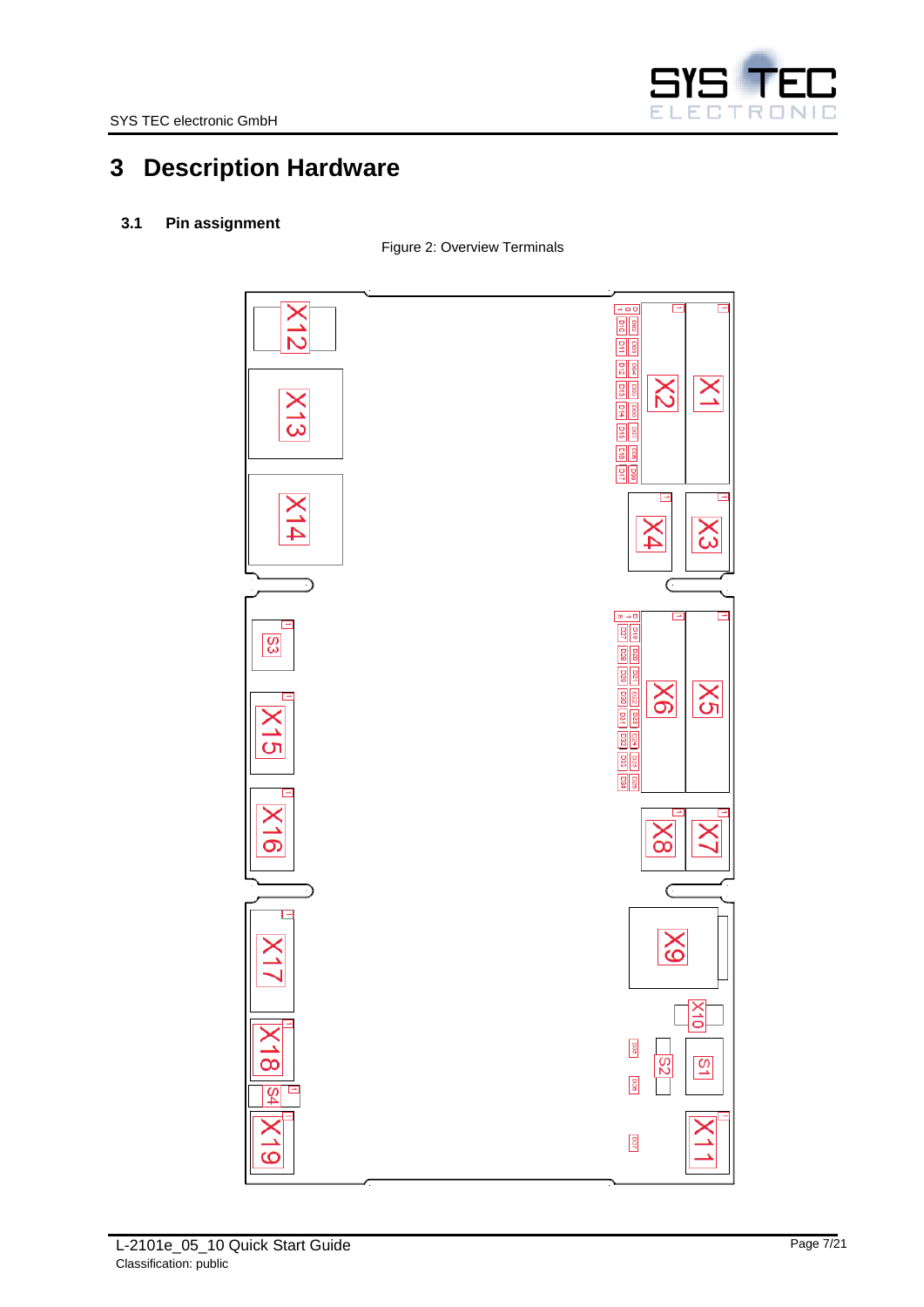#### Table 2: Description Terminals

| <b>Terminal</b> | Port                     | <b>Signal name</b>     | Interface             |
|-----------------|--------------------------|------------------------|-----------------------|
|                 | 1                        | <b>GND</b>             |                       |
| X1              | 29                       | DO0  DO7               | digital outputs 0  15 |
|                 | $\mathbf 1$              | <b>24V</b>             | (24V)                 |
| X2              | 29                       | DO8  DO15*             |                       |
|                 | $\mathbf{1}$             | <b>COM</b>             |                       |
| X <sub>3</sub>  | $\overline{c}$           | <b>NO</b>              | relay 0               |
|                 | $\overline{3}$           | $\overline{\text{NC}}$ | (230V)                |
|                 | 1                        | <b>COM</b>             |                       |
| X4              | $\overline{2}$           | <b>NO</b>              | relay 1<br>(230V)     |
|                 | 3                        | <b>NC</b>              |                       |
|                 | 1                        | <b>GND</b>             |                       |
| X <sub>5</sub>  | 29                       | DI0  DI7               | digital inputs 0  15  |
|                 | 1                        | <b>24V</b>             | (24V)                 |
| X <sub>6</sub>  | $\overline{29}$          | DI8  DI15              |                       |
| X7              | 1, 2                     | <b>AIN 0, AIN 1</b>    |                       |
|                 | 3                        | <b>AGND</b>            | analog inputs 0  3    |
|                 | 1, 2                     | AIN 2, AIN 3           | (0  10V/0  20mA)      |
| X <sub>8</sub>  | 3                        | <b>AGND</b>            |                       |
| X9              | $\blacksquare$           |                        | µSD-card-holder       |
| X10             | $\overline{\phantom{a}}$ | $\blacksquare$         | µUSB (console)        |
|                 | 1                        | PE                     |                       |
| X11             | $\overline{2}$           | <b>GND</b>             | power                 |
|                 | 3                        | <b>24V</b>             | (24V)                 |
| X12             | $\overline{\phantom{a}}$ | $\blacksquare$         | <b>USB-Host</b>       |
| X13             | $\overline{\phantom{a}}$ | $\blacksquare$         | ethernet 0            |
| X14             |                          |                        | ethernet 1            |
|                 | 1                        | RX, DO                 |                       |
| X15             | $\overline{2}$           | D <sub>1</sub>         | serial interface 0    |
|                 | 3                        | <b>TX</b>              | (RS232/RS485-MOD-BUS) |
|                 | 4                        | <b>GND</b>             |                       |
|                 | 1                        | RX, D0                 |                       |
| X16             | $\overline{\mathbf{c}}$  | D1                     | serial interface 1    |
|                 | 3                        | TX                     | (RS232/RS485-MOD-BUS) |
|                 | 4                        | <b>GND</b>             |                       |
|                 | $\mathbf{1}$             | RX, DO                 |                       |
|                 | $\overline{2}$           | CTS, D1                | serial interface 2    |
| X17             | 3                        | TX                     | (RS232/RS485-MOD-BUS) |
|                 | 4                        | <b>RTS</b>             |                       |
|                 | 5                        | <b>GND</b>             |                       |
|                 | 1                        | <b>HIGH</b>            |                       |
| X18             | $\overline{2}$           | LOW                    | CAN 0                 |
|                 | 3                        | <b>GND</b>             |                       |
|                 | 1                        | <b>HIGH</b>            |                       |
| X19             | $\overline{2}$           | LOW                    | CAN <sub>1</sub>      |
|                 | 3                        | <b>GND</b>             |                       |

\* DO10 and DO11 are used also as boot configuration pins. Depending on the configured boot mode (SD-Card/EMMC) this will cause one of the outputs to activate for about one second when booting the CTR-700. This issue will be resolved in an upcoming revision.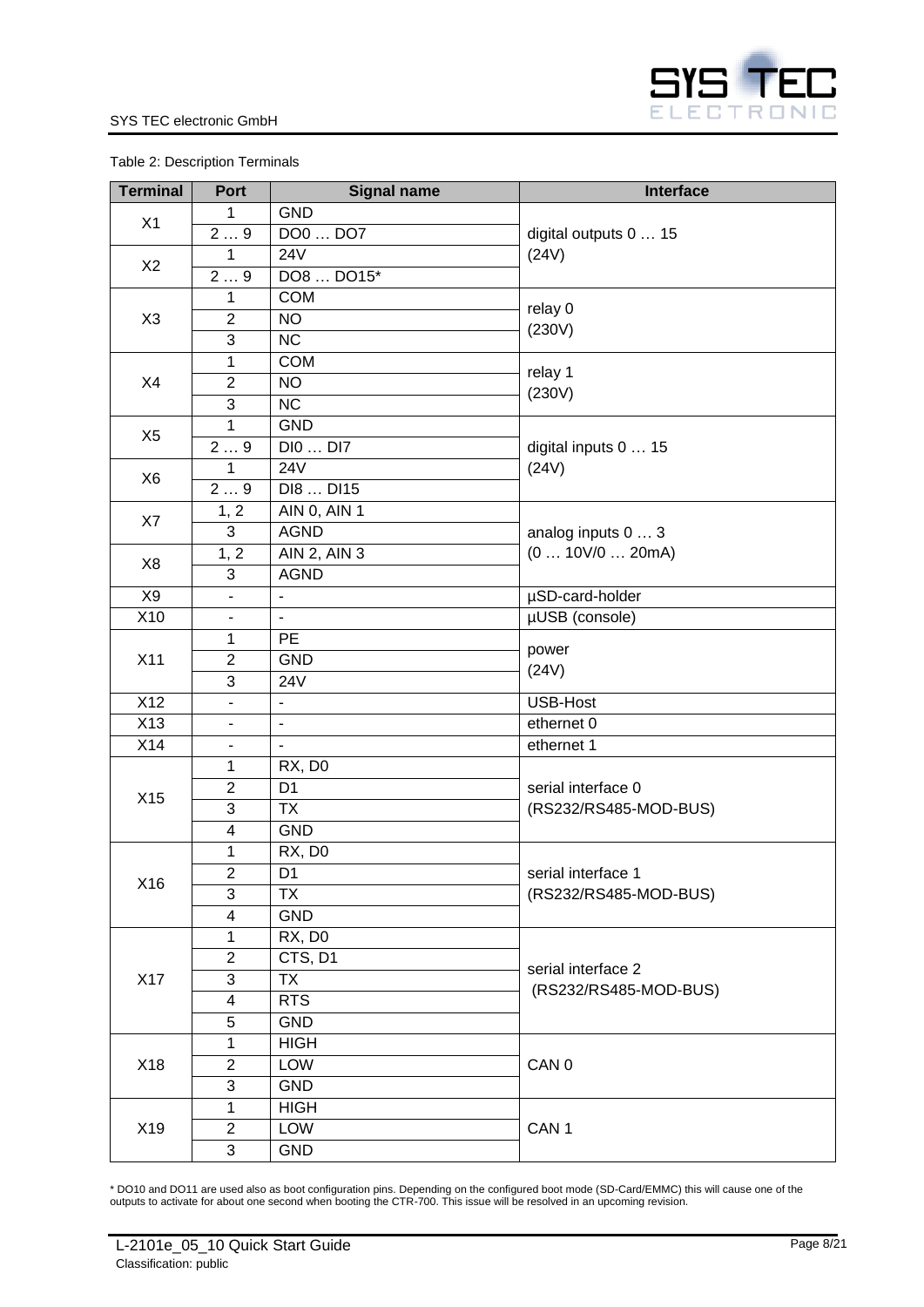

#### <span id="page-8-1"></span>Table 3: Description Switches

| <b>Switch</b>  | <b>Port</b> | <b>Feature</b>                                 | O          |             |
|----------------|-------------|------------------------------------------------|------------|-------------|
| S <sub>1</sub> |             | <b>RESET</b>                                   | ۰          |             |
| S <sub>2</sub> |             | <b>RUN</b>                                     | <b>OFF</b> | <b>ON</b>   |
|                |             | termination serial interface 2 (RS485-MOD-BUS) | <b>OFF</b> | <b>ON</b>   |
|                | 2           | termination serial interface 1 (RS485-MOD-BUS) | <b>OFF</b> | <b>ON</b>   |
| S <sub>3</sub> | 3           | termination serial interface 0 (RS485-MOD-BUS) | <b>OFF</b> | <b>ON</b>   |
|                | 4           | configuration                                  | <b>OFF</b> | ON          |
|                | 5           | boot                                           | -          |             |
|                | 6           | boot mode (SD-Karte/EMMC)                      | <b>SD</b>  | <b>EMMC</b> |
| S <sub>4</sub> |             | termination CAN 0                              | <b>OFF</b> | <b>ON</b>   |
|                | 2           | termination CAN 1                              | <b>OFF</b> | <b>ON</b>   |

#### <span id="page-8-2"></span>Table 4: Description LEDs

| Led                             | <b>Colour</b> | <b>Feature</b>                         |  |
|---------------------------------|---------------|----------------------------------------|--|
| D <sub>01</sub>                 | green         | status of power supply digital outputs |  |
| D02  D17                        | yellow        | status of digital outputs              |  |
| D <sub>18</sub>                 | green         | status power supply digital inputs     |  |
| D <sub>19</sub> D <sub>34</sub> | yellow        | status digital inputs                  |  |
| D35                             | green         | status of the system (RUN)             |  |
| D36                             | red           | status of the system (STOP)            |  |
| D37                             | green         | power supply device                    |  |

## <span id="page-8-0"></span>**3.2 Digital inputs DI0 ... DI15 (24VDC)**

The CTR-700 features 16 digital inputs (DI0 ... DI15). The inputs are galvanically isolated in groups of eight inputs. Each four inputs have the same supply potential (DI0 … 7, DI8 … 15). The inputs are highly active with the following selector shaft:

- Input voltage  $> 15$  VDC: is shown as '1' in the process image
- Input voltage < 5 VDC: is shown as '0' in the process image

Digital inputs DI0 ... DI15 have the internal structure as shown in [Figure 3.](#page-9-1)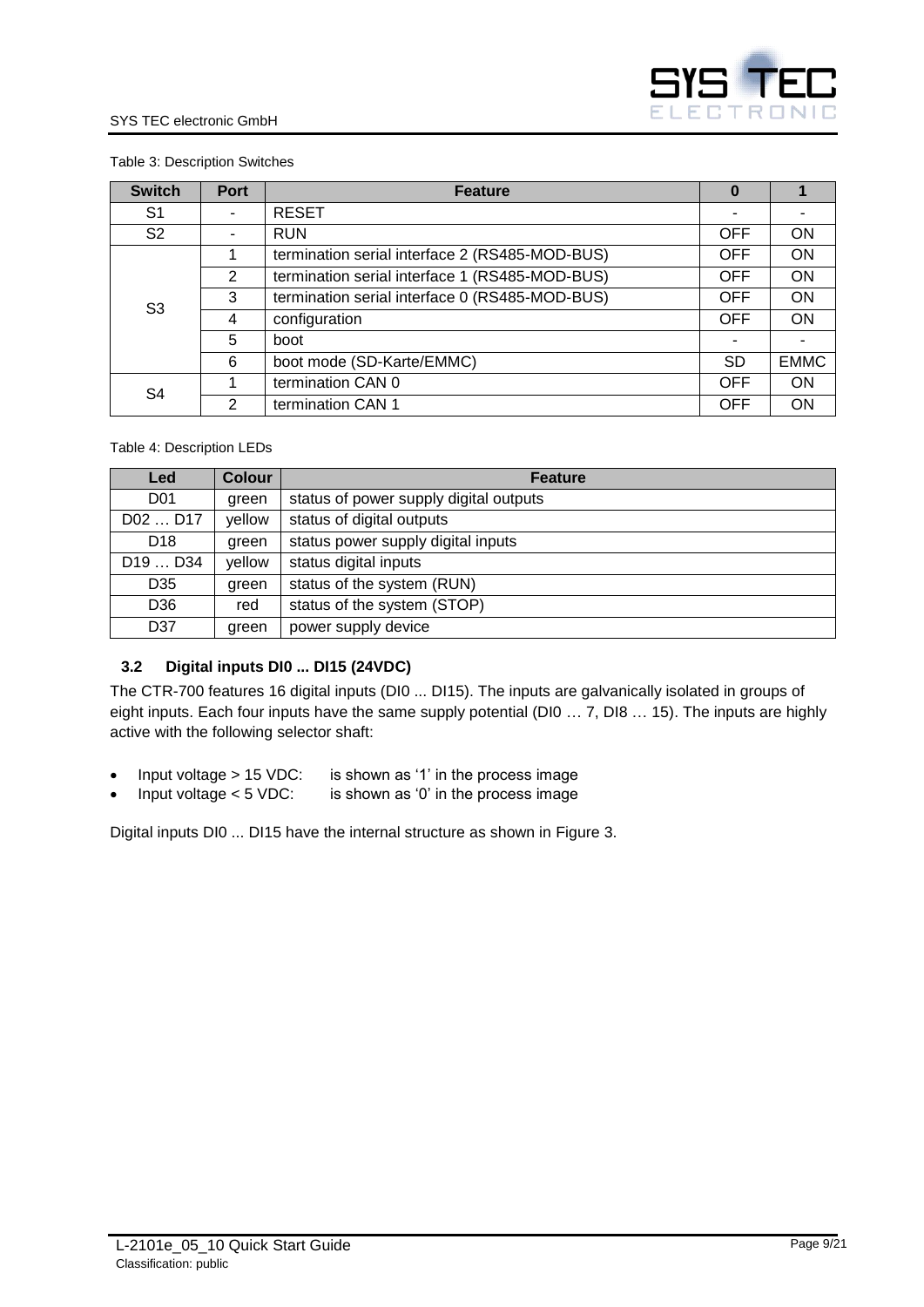<span id="page-9-1"></span>



The digital inputs in a PLC program are accessible via the process image (see in [Table 5](#page-17-2) section [6.1\)](#page-17-1).

## <span id="page-9-0"></span>**3.3 Digital outputs DO0 ... DO15 (24VDC / 0.5A, short-circuit-proof)**

The CTR-700 features 16 digital transistor outputs (DO0 ... DO15). The outputs each connect the supply voltage Vcc of the appliance (switching positively). The maximum load current for each 24V output is 0.5A for ohmic, inductive or capacitive load. The outputs are short-circuit-proof and galvanically isolated from the CPU unit. The performance drivers used are protected against excess voltage, reverse polarity and excess temperature. The transistor outputs are accessed high-actively:

- '1' in process image: output transistor active, appliance connected with Vcc
- '0' in process image: output transistor inactive, appliance disconnected from Vcc

The digital transistor outputs DO0 ... DO15 have the internal structure as shown in [Figure 4](#page-10-0) .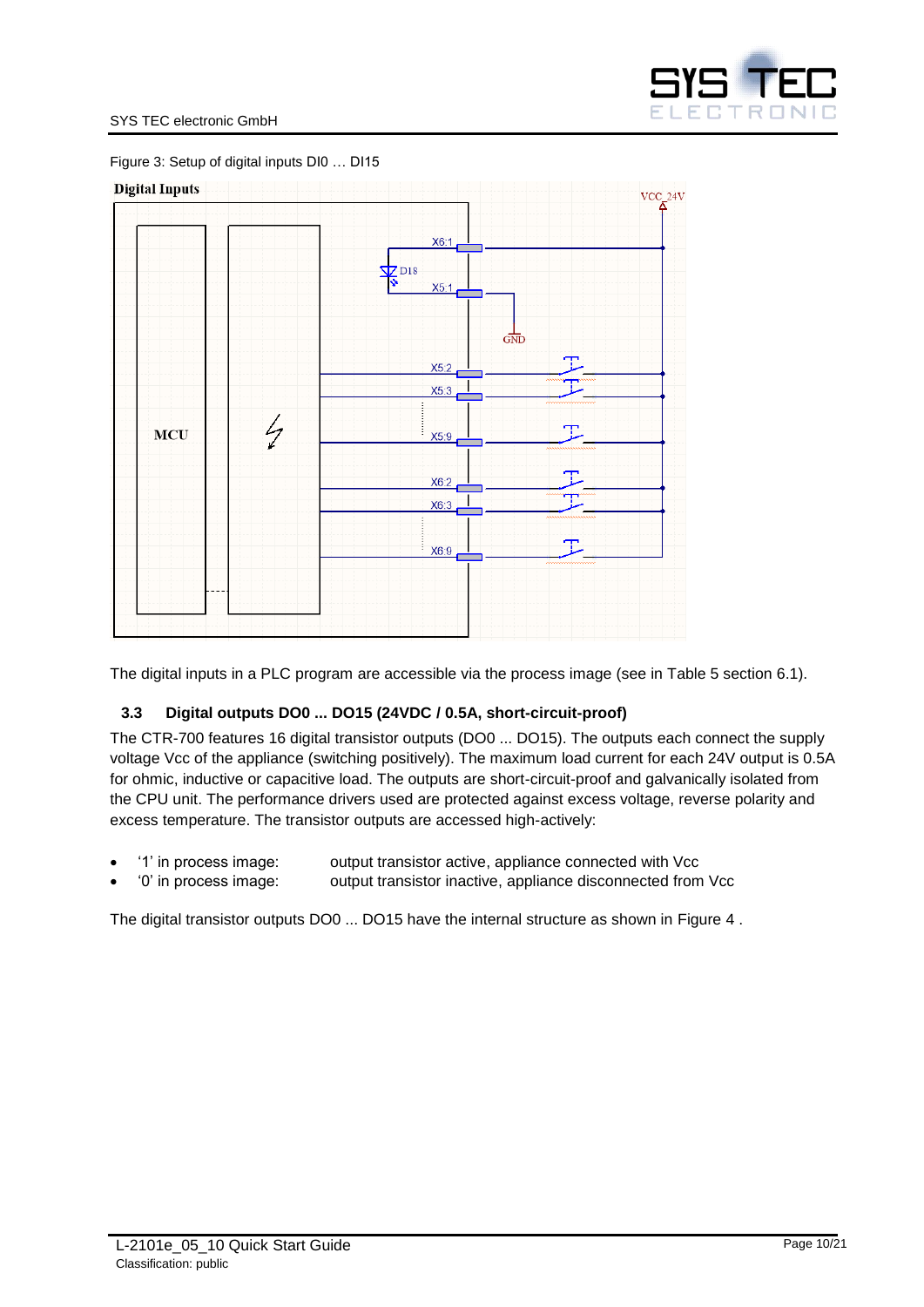

#### SYS TEC electronic GmbH

<span id="page-10-0"></span>Figure 4: Setup of digital outputs DO0 ... DO15



The digital outputs in a PLC program are accessible via the process image (see in [Table 5](#page-17-2) section [6.1\)](#page-17-1).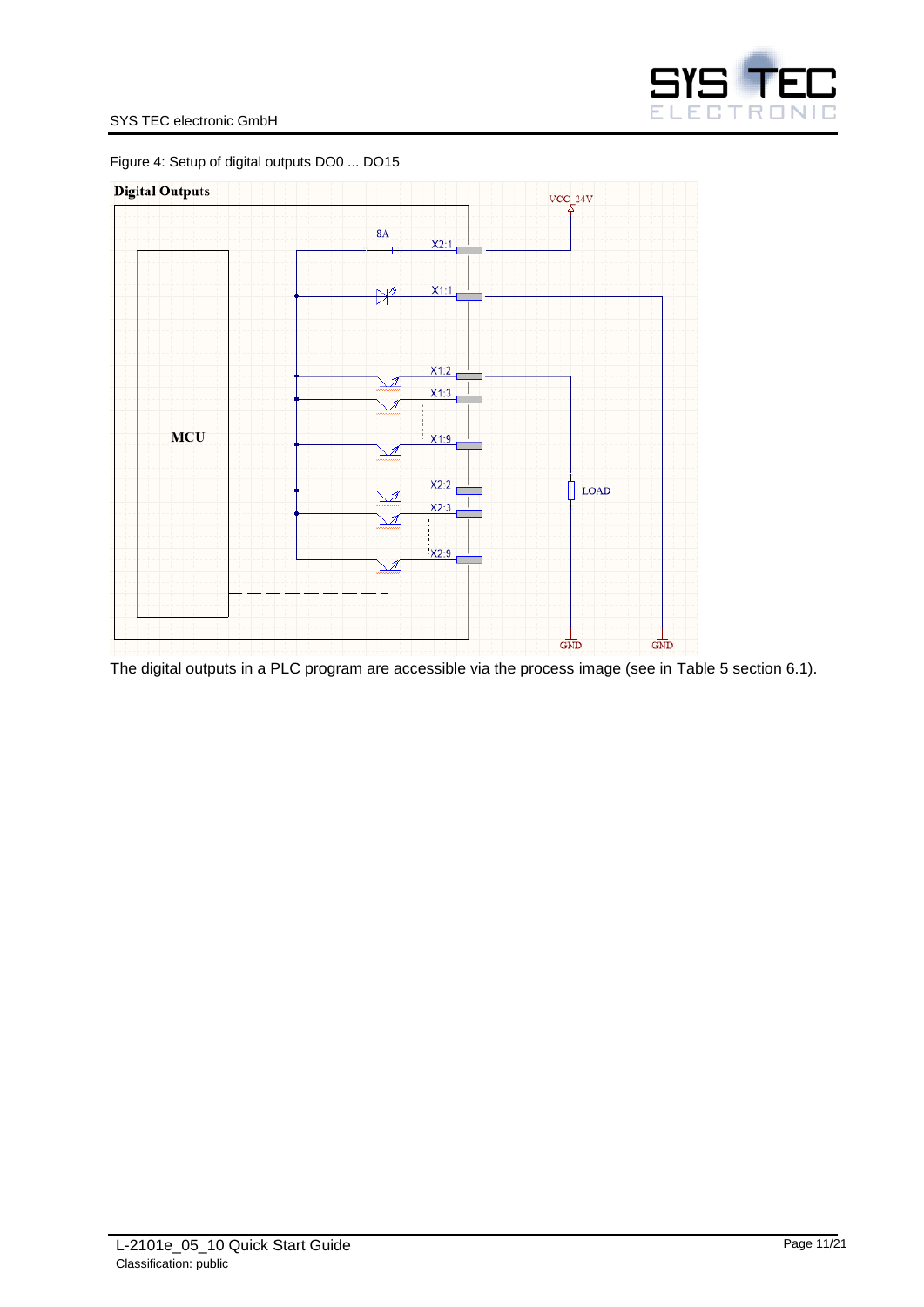

# <span id="page-11-0"></span>**4 Configuration and Administration of the CTR-700**

The Operating System of the CTR-700 is a Debian GNU/Linux installed on the included SD card. This means you can install software via apt/apt-get utilities.

There are two options to access the CTR-700 via command shell:

- SSH via eth0, which is by default configured for DHCP
- Serial connection via USB-Service plug (On board USB-FTTI chip)
	- o Baudrate: 115200 / 8N1

The default login credentials are as follows:

User: root Password: root

#### <span id="page-11-1"></span>**4.1 System requirements and necessary software tools**

The administration of the CTR-700 requires any Windows or Linux computer that has available an Ethernet or USB interface. These allow a connection to administer the CTR-700 via a Linux command line-interface.

All examples referred to in this manual are based on an administration of the CTR-700 using a Windows computer. Procedures using a Linux computer would be analogous.

To administrate the CTR-700 the following software tools are necessary:

**Terminal program** A Terminal program allows the communication with the **command shell** of the CTR-700 via **the integrated USB-to-UART bridge (USB service console) of the** CTR-700. This is required for the Ethernet configuration of the CTR-700 as described in section [4.4.](#page-13-1) After completing the Ethernet configuration, all further commands can either be entered in the Terminal program or alternatively in a SSH client (see below).

> A suitable Terminal program would be *"TeraTerm",* which is available as Open Source Software (*BSD* License). The project page is located at: [http://ttssh2.osdn.jp/.](http://ttssh2.osdn.jp/)

**SSH** SSH allows the encrypted communication with **command shell** of the CTR-700 via **Ethernet**. Using SSH requires a completed Ethernet configuration of the CTR-700 according to section [4.4.](#page-13-1) As alternative solution to SSH, all commands can be used via a Terminal program.

> Suitable as SSH client would be *"PuTTY"* or *"TeraTerm",* which can also be used as Terminal program (see above). "*PuTTY*" is licensed under *MIT*-License and can be downloaded at: [https://www.chiark.greenend.org.uk/~sgtatham/putty/.](https://www.chiark.greenend.org.uk/~sgtatham/putty/)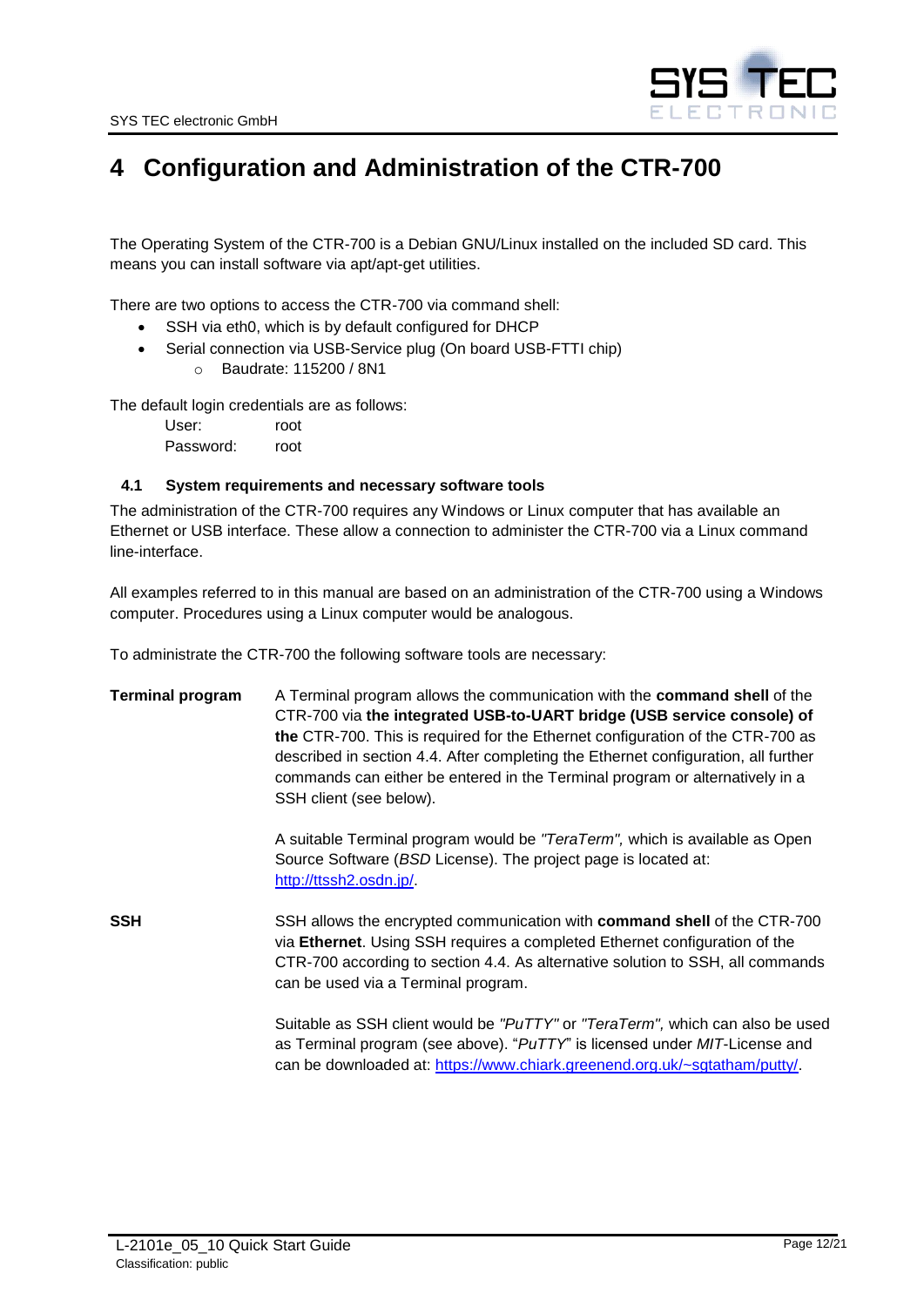

**SFTP client** An SFTP client allows for file transfer between the CTR-700 and the computer. This allows for example **editing configuration files** by transferring those from the CTR-700 onto the computer where they can be edited and get transferred back to the CTR-700. Downloading files onto the CTR-700 is also necessary to **update the PLC firmware**. (Advice: The update of *PLC firmware* is not identical with the update of the *PLC user program*. The PLC program is directly transferred to the module from the *OpenPCS* programming environment. No additional software is needed for that.)

> Suitable as SFTP client would be *"WinSCP"* which is available as Open Source Software (GNU GPL). It can be downloaded from the project page: [http://winscp.net\)](http://winscp.net/).

## <span id="page-12-0"></span>**4.2 Automatic execution of services on Linux start-up**

There are two options to start scripts or software automatically on startup/reset of the CTR-700.

#### <span id="page-12-1"></span>**4.2.1 Extend shell script in /etc/rc.local**

The start script */etc/rc.local* will be executed automatically at startup of the system. This file can be altered by the user to execute additional shell commands. One has to keep in mind to not block the execution of the script for a long time or start long running commands in background.

### <span id="page-12-2"></span>**4.2.2 Add a systemd service**

System service files have to be added in */etc/systemd/system/<YOUR\_ SERVICE >.service*. The servicefile has to contain at least the following options:

```
[Unit]
Description=<YOUR_SERVICE_DESCRIPTION>
[Service]
ExecStart=/usr/bin/YOUR_SERVICE
[Install]
WantedBy=multi-user.target
```
*Description* is the name for the service and *ExecStart* is the path to the executable file or script.

You can add it to the autostart with the following command:

> systemctl enable YOUR\_SERVICE

You can also remove it with the following command:

> systemctl disable YOUR\_SERVICE

As more in-depth examples, one could look up the service files of *OpenPCS* or *Node-RED*. The official documentation can be found in the provided man-pages or on the project site of *systemd*. Important man-pages regarding system services:

- > man systemd
- > man systemd.unit
- > man systemd.service

Project homepage: <https://www.freedesktop.org/wiki/Software/systemd/>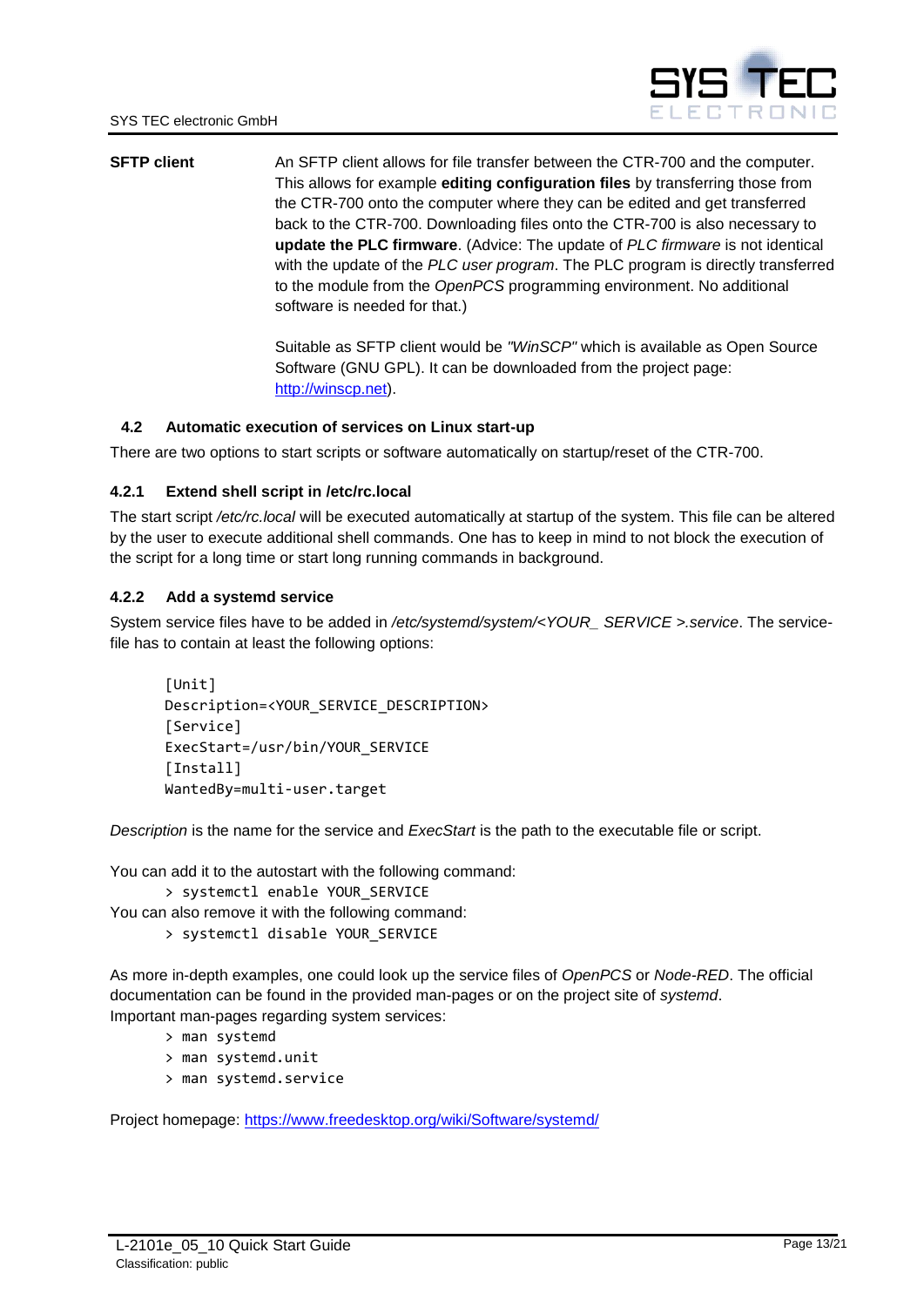

## <span id="page-13-0"></span>**4.3 OpenPCS, OPC UA and Node-RED Services**

The usage of *OpenPCS, OPC UA* or *Node-RED* is only possible, if the corresponding service is running on the CTR-700. There are two ways to start *OpenPCS, OPC UA Server* or *Node-RED* on the CTR-700:

- 1. The following commands are used to manually start or stop *OpenPCS* services on the CTR-700:
	- > systemctl start openpcs-z5
	- > systemctl stop openpcs-z5
- 2. There is also the possibility to start the *OpenPCS* services automatically on PowerOn or Reset. These are the same commands as mentioned in Section [4.2.2:](#page-12-2)
	- > systemctl enable openpcs-z5
	- To disable the automatic start, the following command is used:
	- > systemctl disable openpcs-z5

There are 2 variants of the *OpenPCS* runtime service openpcs-z5 and openpcs-z4. You can choose one of them to determine the way of communicating with *OpenPCS. (*z4 for CAN bus, z5 for Ethernet / UDP*).*

To do the same with the *OPC UA Server* or *Node*-*RED* just replace *openpcs* with *opcua-server or nodered* respectively.

If the software is running on the CTR-700, you can connect with *OpenPCS* (for more Information see Table 1). Use some *OPC-UA client* to connect to the *OPC-UA Server*. To use *Node-RED*, you have to connect via a browser (e.g. *Firefox*). You have to use the assigned IP and the port 1880.

## <span id="page-13-1"></span>**4.4 Network configuration**

The CTR-700 has two network interfaces called **eth0** and **eth1**. The configuration file is */etc/network/interfaces*. The examples below use **ethX** as placeholder. Substitute **ethX** by the targeted network interface.

By default, only **eth0** is configured to use DHCP. The interface **eth1** has no configuration at all.

## <span id="page-13-2"></span>**4.4.1 DHCP configuration**

Add the configuration options listed below to the configuration file, to change the network interface to DHCP.

allow-hotplug ethX iface ethX inet dhcp

## <span id="page-13-3"></span>**4.4.2 Static IP address configuration**

Add the configuration options listed below to the configuration file, to change the network interface to static. Use the proper configuration for your network infrastructure.

| allow-hotplug ethX     |               |
|------------------------|---------------|
| iface ethX inet static |               |
| address                | 192.168.0.100 |
| netmask                | 255.255.255.0 |
| network                | 192.168.0.0   |
| broadcast              | 192.168.0.255 |
| gateway                | 192.168.0.1   |
|                        |               |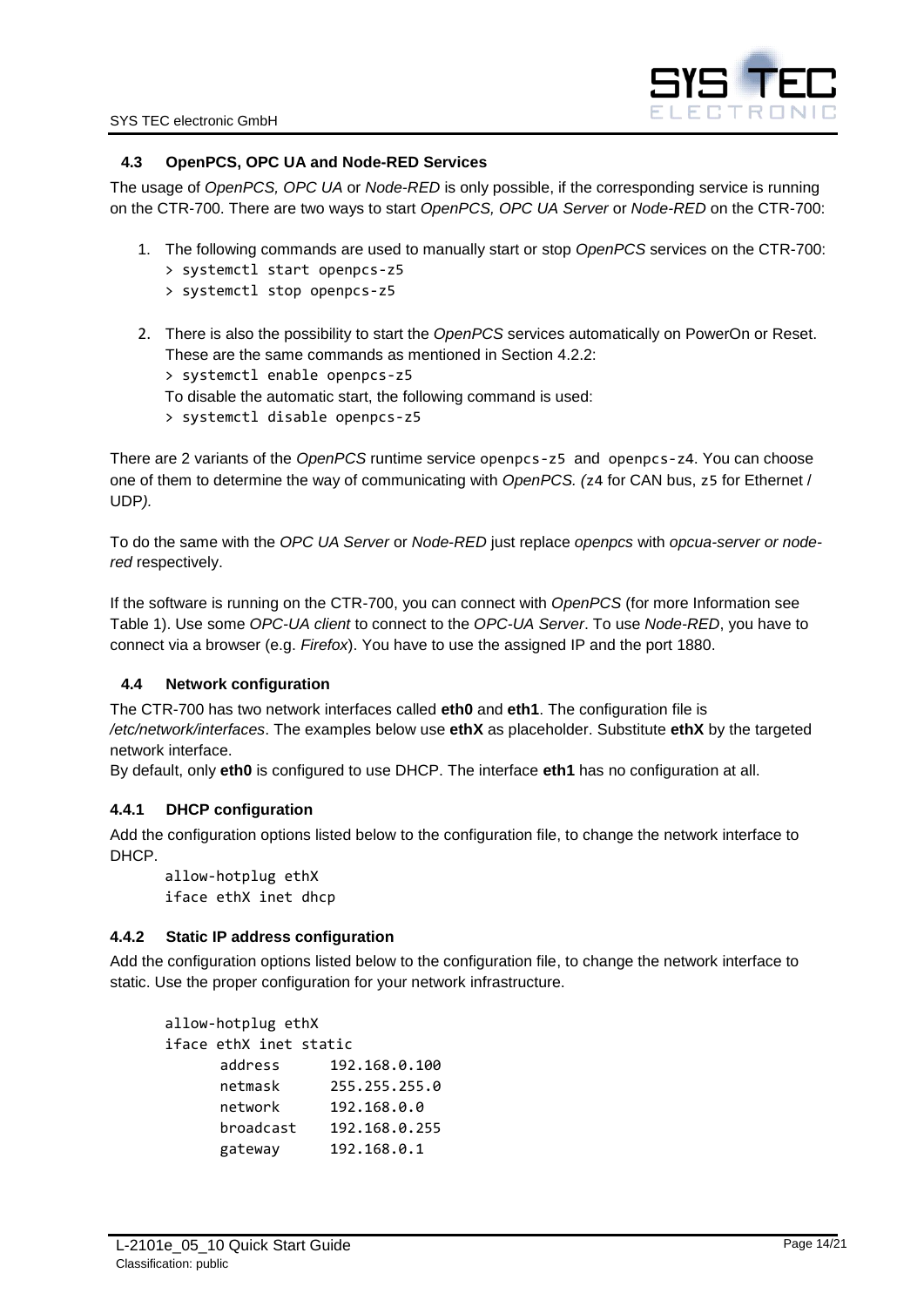

# <span id="page-14-0"></span>**5 Application Development for the CTR-700**

# <span id="page-14-1"></span>**5.1 Running C# Applications via Mono**

C# applications can be started like regular Linux applications by being called by their filename. An explicit call from mono is not necessary. C# .NET applications can be transferred via SFTP (see [4.1\)](#page-11-1) to the CRT-700. Also, the application needs the permission added to be executable:

> chmod +x YOUR\_APP\_NAME

The application can then be started from its directory:

> root@ctr700:~/mono# ./CTR700 Hello Word.exe Hello CTR-700, hello World!

# <span id="page-14-2"></span>**5.2 Setup a OpenPCS Project for OPC UA Server**

To allow the *OPC UA Server* to provide the Variables of an *OpenPCS* program one has to do some additional setup steps.

<span id="page-14-3"></span>Create a new OpenPCS project with the Type *SYSTEC PLC (without Visualization)*, give it a name and add code and variables as needed. In the *Project* panel switch to the tab *Resources*, right click on the *Resource* element in the tree view and select preferences:



Figure 5 - OpenPCS Ressource Panel

Select *SYSTEC – sysWORXX CTR-700/Z5* as your *Hardware Module* and choose the proper *Network Connection* to the target device. After this compile your project. Switch the *Project* panel to the *File* view. Now you should be able to see a new file called *PlcVars.txt.* This file provides information for the *OPC UA Server* to build up the variable tree. Therefore one has to download this file to the target. To do this, right click on the file entry *PlcVars.txt* and select *Add to current resource.*

Ensure the services for *OpenPCS* and *OPC UA Server* are running on the target device (see [4.3](#page-13-0) for the necessary steps).

Now go online and confirm downloading the *Resource* if necessary.

In case you get the following warning, switch to the *Resources* tab, right click on the *Files* element in the Resource tree and select "Download all files". This will make sure that the variables information of *OpenPCS* and the *OPC UA Server* are synchronized.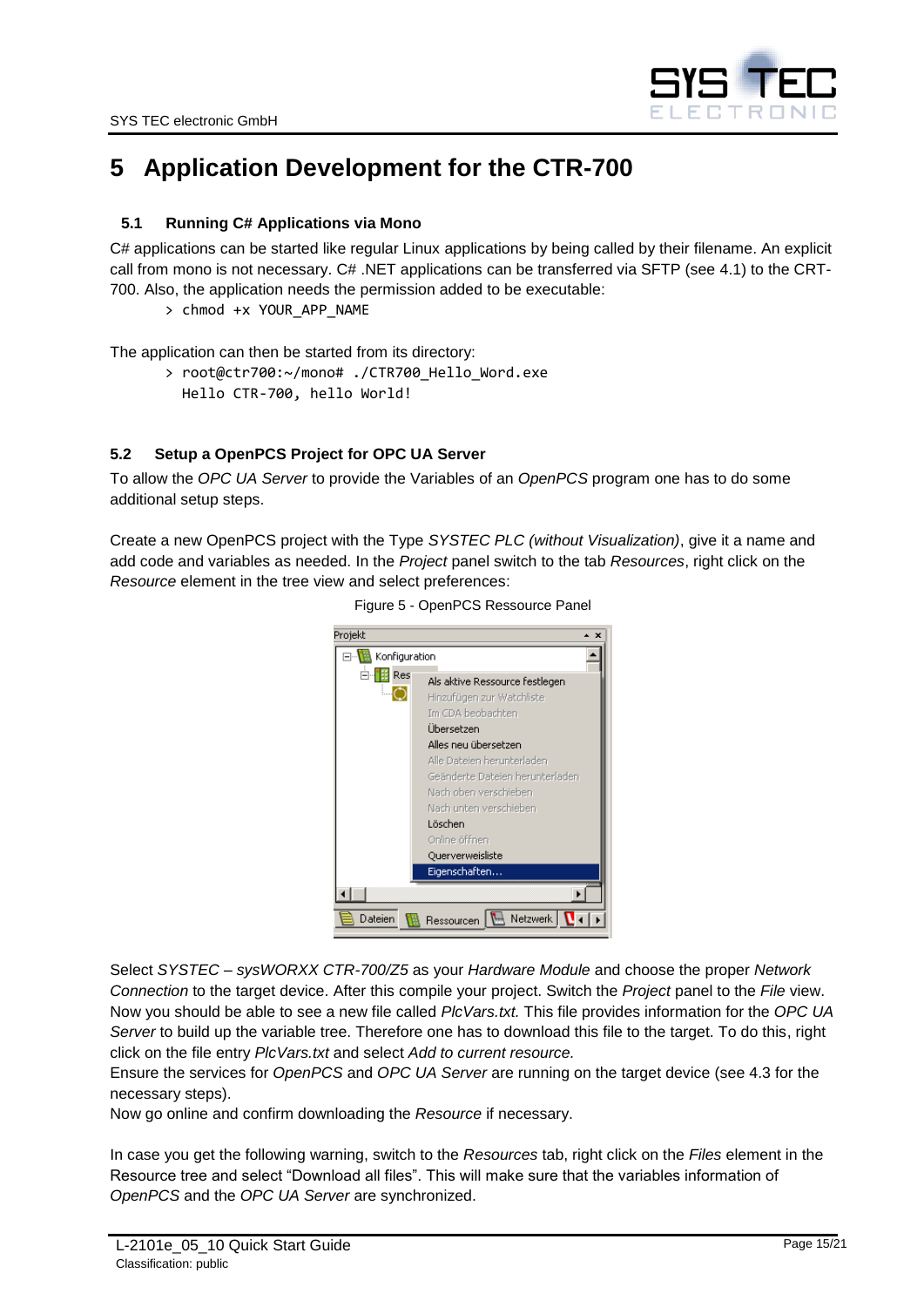

Figure 6 - OpenPCS warning for unsynchronized data

<span id="page-15-1"></span>

After all files are downloaded successfully, start the *PLC* application.

<span id="page-15-2"></span>Now you are able to connect with an arbitrary *OPC-UA Client* to the *Server* and see the variable tree of the *OpenPCS* program. The server is able to read and write to the variables of the *OpenPCS* program.

Figure 7 - OPC UA Client Settings

| NH                                                              |  |  |  |  |
|-----------------------------------------------------------------|--|--|--|--|
| Server Settings - OpenPCS OPC-UA Server - None - None<br>÷<br>× |  |  |  |  |
| <b>Server Information</b>                                       |  |  |  |  |
| opc.tcp://192.168.10.82 48020<br><b>Endpoint Url</b>            |  |  |  |  |
| <b>Security Settings</b>                                        |  |  |  |  |
| <b>Security Policy</b><br>A<br>None                             |  |  |  |  |
| <b>Message Security Mode</b><br>None                            |  |  |  |  |
| <b>Authentication Settings</b><br>· Anonymous                   |  |  |  |  |
| <b>Username</b><br>Password<br>Store                            |  |  |  |  |
| Certificate<br><b>Private Key</b>                               |  |  |  |  |
| <b>Session Settings</b>                                         |  |  |  |  |
| x-xubuntu:UnifiedAutomation:UaExpert<br><b>Session Name</b>     |  |  |  |  |
| Cancel<br>OK                                                    |  |  |  |  |

Figure 8 - OPC UA client variables tree

<span id="page-15-3"></span>

| <b>Address Space</b>                                 | ßК<br>lß |
|------------------------------------------------------|----------|
| 2: http://www.systec-electronic.com/OpenPcsProvider/ |          |
| Root                                                 |          |
| <b>▼</b> Objects                                     |          |
| $\nabla$ on PLC                                      |          |
| $\triangledown$ <b>Variables</b>                     |          |
| <b>MAIN</b><br>▼                                     |          |
| <b>EXDIGIINO</b><br>ь                                |          |
| <b>EXPIGIOUTO</b>                                    |          |
| Server<br>Þ.                                         |          |
| ÞЕ<br><b>Types</b>                                   |          |
| <b>Views</b>                                         |          |
|                                                      |          |
|                                                      |          |

## <span id="page-15-0"></span>**5.3 I/O Driver and C/C++ Development**

The user space I/O Driver of the *sysWORXX CTR-700* is installed as a standard *Debian* package called *libctr700drv*. This can be used with several programming languages including *C, Java, Java-Script* or *C#*.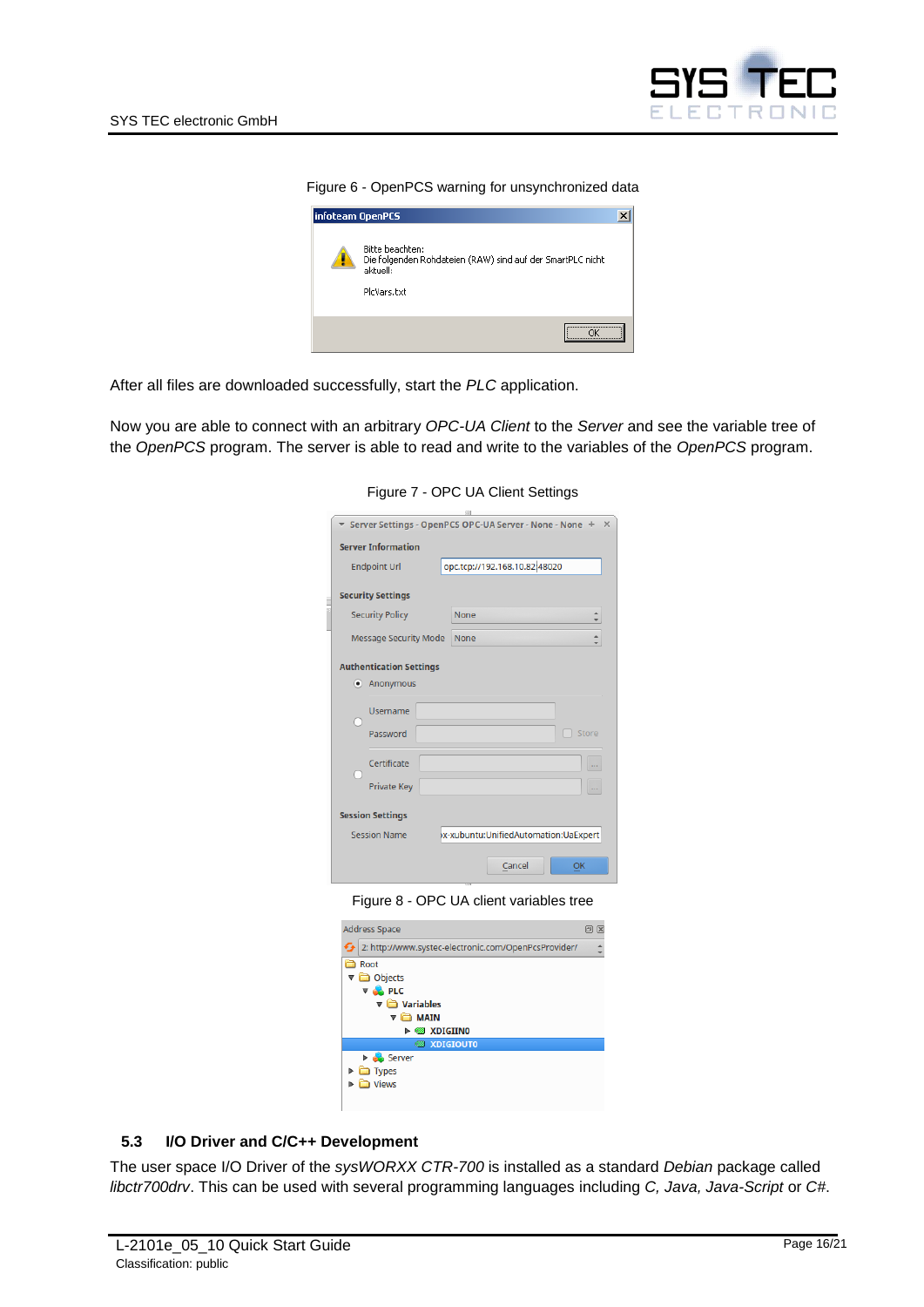

The driver is installed to the following files/directories:

/usr/lib/arm-linux-gnueabihf/libctr700drv.so Actual driver library /usr/include/ctr700drv/ctr700drv.h Header-file for the driver library

/usr/share/libctr700drv This directory contains examples for using the driver from C, Java, Java-Script or C#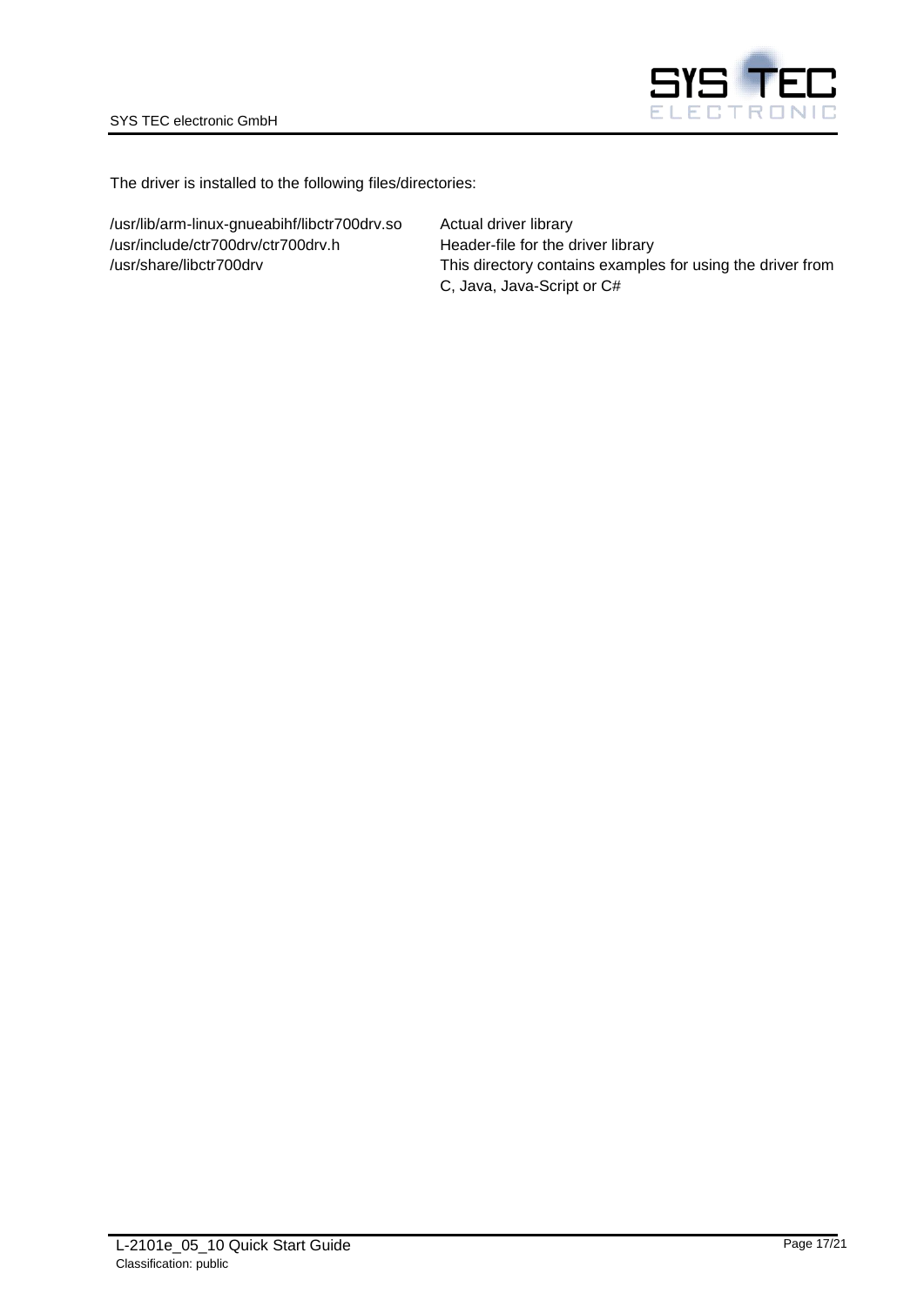

# <span id="page-17-0"></span>**6 OpenPCS Process Image of the CTR-700**

# <span id="page-17-1"></span>**6.1 Local in- and Outputs**

Compared to other SYS TEC compact control systems, the CTR-700 obtains a process image with identical addresses. All in- and outputs listed in [Table 5](#page-17-2) are supported by the CTR-700.

| I/O of the CTR-700               |                | Address and Data type in the Process Image             |
|----------------------------------|----------------|--------------------------------------------------------|
| DI0  DI7                         | %IB0.0         | as Byte with DI0  DI7                                  |
|                                  | %IX0.0  %IX0.7 | as single Bit for each input                           |
| DI8  DI15                        | %IB1.0         | as Byte with DI8  DI15                                 |
|                                  | %IX1.0  %IX1.7 | as single Bit for each input                           |
| AI0                              | %IW8.0         | 15Bit + sign (0  +32767)                               |
| Al1                              | %IW10.0        | 15Bit + sign (0  +32767)                               |
| AI2                              | %IW12.0        | 15Bit + sign (0  +32767)                               |
| AI3                              | %IW14.0        | 15Bit + sign (0  +32767)                               |
| CO <sup>(1)</sup>                | %ID40.0        | 31Bit + sign $(-2^{31} - 2^{31} - 1)$                  |
|                                  |                | counter input: DI24 (%IX3.0), direction: DI21 (%IX2.5) |
| $C1^{(1)}$                       | %ID44.0        | 31Bit + sign $(-2^{31} - 2^{31} - 1)$                  |
|                                  |                | counter input: DI25 (%IX3.1), direction: DI22 (%IX2.6) |
| <b>CPU Temperature Sensor</b>    | %ID72.0        | 31 Bit + sign as 1/10000 °C                            |
| <b>System Temperature Sensor</b> | %ID76.0        | 31 Bit + sign as 1/10000 °C                            |
| DO0  DO7                         | %QB0.0         | as Byte with DO0  DO7                                  |
|                                  | %QX0.0  %QX0.7 | as single Bit for each output                          |
| DO8  DO15                        | %QB1.0         | as Byte with DO8  DO15                                 |
|                                  | %QX1.0  %QX1.7 | as single Bit for each output                          |
| REL0 and REL1                    | %QB2.0         | as Byte with REL0 and REL1                             |
| (corresponds to DO16  DO17)      | %QX2.0  %QX2.1 | as single Bit for each Relay                           |

<span id="page-17-2"></span>Table 5: Assignment of in- and outputs to the process image of the CTR-700

**(1)** Counters have not yet been implemented. Full function will be added in a future update.

**Advice:** The CTR-700 works with Little-Endian format ("Intel-Notation). Consequently, and on the contrary to controls using Big-Endian ("Motorola-Notation), it is **possible** to sum up several BYTE variables of the process image to one WORD or DWORD and to access Bits above Bit7. The following example shows issue described:

| $bInByteO$ AT $$IBO.O: BYTE:$   |                                                           |  |
|---------------------------------|-----------------------------------------------------------|--|
| $bInByte1$ AT $\$IB1.0$ : BYTE; |                                                           |  |
| wInWord0 AT %IW0.0 : WORD;      |                                                           |  |
|                                 |                                                           |  |
| $wInWord0.0 == bInByte0.0$      | due to Little-Endian: $wInWord0.0 \iff bInByte1.0$        |  |
| $wInWord0.8 == bInByte1.0$      | due to Little-Endian: $wInWord0.8 \lt\gt 10$ InByte $0.0$ |  |

In- and outputs of the CTR-700 are not negated in the process image. Hence, the H-level at one input leads to value "1" at the corresponding address in the process image. Contrariwise, value "1" in the process image leads to an H-level at the appropriate output.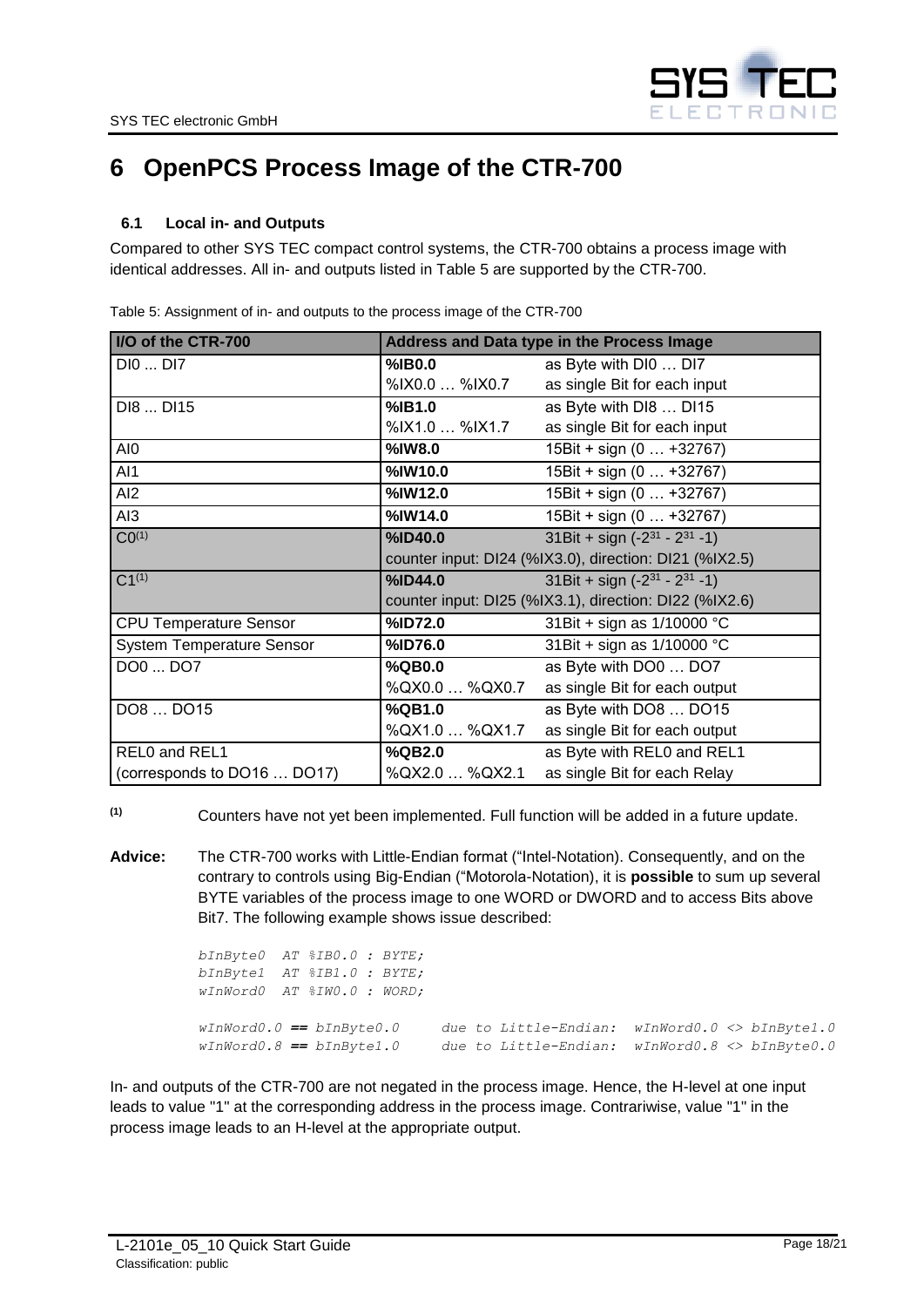

### <span id="page-18-0"></span>**6.2 Network variables for CAN1**

**CAN1 Input Variables**

Contrary to interface CAN0, interface CAN1 of the CTR-700 is designed as static object dictionary. Thus, at interface CAN1 the CTR-700 acts as a CANopen I/O device. All static network variables for CAN1 are accessible via the marker section of the process image.

On the contrary to interface CAN0, interface CAN1 is provided as static object dictionary. This means that the amount of network variables (communication objects) and the amount of PDOs available are both strongly specified. During runtime, the configuration of PDOs is modifiable. This implies that communication parameters used (CAN Identifier, etc.) and the allocation of network variables to each Byte of a CAN telegram (mapping), can be set and modified by the user. Thus, only the amount of objects (amount of network variables and PDOs) is strongly specified in the static object dictionary. Consequently, application and characteristics of objects can be modified during runtime. For this reason, at interface CAN1 the CTR-700 acts as a CANopen I/O device.

All network variables of the PLC program are available through the marker section of the process image. Therefore, 252 Bytes are usable as input variables and also 252 Bytes as output variables. To enable any data exchange with other CANopen I/O devices, the section of static network variables is mapped to different data types in the object dictionary (BYTE, SINT, WORD, INT, DWORD, DINT). Variables of the different data types are located within the same memory area which means that all variables represent the same physical storage location. Hence, a WORD variable interferes with 2 BYTE variables, a DWORD variable with 2 WORD or 4 BYTE variables. [Figure 9](#page-18-1) shows the positioning of network variables for CAN1 within the marker section.

|                        |                                     | <b>CAN HIDGE VALIADICS</b>          |                                                                             |                                     |                                     |                                     |                                     |                                     |  |                                  |                                  |                                  |                                  |                                  |                                  |                                  |                                  |  |
|------------------------|-------------------------------------|-------------------------------------|-----------------------------------------------------------------------------|-------------------------------------|-------------------------------------|-------------------------------------|-------------------------------------|-------------------------------------|--|----------------------------------|----------------------------------|----------------------------------|----------------------------------|----------------------------------|----------------------------------|----------------------------------|----------------------------------|--|
|                        | CAN <sub>1</sub><br>IN <sub>0</sub> | CAN <sub>1</sub><br>IN <sub>1</sub> | CAN <sub>1</sub><br>IN2                                                     | CAN <sub>1</sub><br>IN <sub>3</sub> | CAN <sub>1</sub><br>IN <sub>4</sub> | CAN <sub>1</sub><br>IN <sub>5</sub> | CAN <sub>1</sub><br>IN <sub>6</sub> | CAN <sub>1</sub><br>IN <sub>7</sub> |  | CAN <sub>1</sub><br><b>IN244</b> | CAN <sub>1</sub><br><b>IN245</b> | CAN <sub>1</sub><br><b>IN246</b> | CAN <sub>1</sub><br><b>IN247</b> | CAN <sub>1</sub><br><b>IN248</b> | CAN <sub>1</sub><br><b>IN249</b> | CAN <sub>1</sub><br><b>IN250</b> | CAN <sub>1</sub><br><b>IN251</b> |  |
| BYTE /<br>SINT, USINT  | %MB<br>0.0<br>(Byte0)               | %MB<br>1.0<br>(Byte1)               | %MB<br>2.0<br>(Byte2)                                                       | %MB<br>3.0<br>(Byte3)               | %MB<br>4.0<br>(Byte4)               | %MB<br>5.0<br>(Byte5)               | %MB<br>6.0<br>(Byte6)               | %MB<br>7.0<br>(Byte7)               |  | %MB<br>244.0<br>(Byte244)        | %MB<br>245.0<br>(Byte245)        | %MB<br>246.0<br>(Byte246)        | %MB<br>247.0<br>(Byte247)        | %MB<br>248.0<br>(Byte248)        | %MB<br>249.0<br>(Byte249)        | %MB<br>250.0<br>(Byte250         | %MB<br>251.0<br>(Byte251)        |  |
| WORD /<br>INT. UINT    | %MW<br>0.0<br>(Word0)               |                                     | %MW<br>%MW<br>%MW<br><br>2.0<br>4.0<br>6.0<br>(Word2)<br>(Word3)<br>(Word1) |                                     |                                     |                                     |                                     |                                     |  |                                  | %MW<br>244.0<br>(Word122)        |                                  | %MW<br>246.0<br>(Word123)        |                                  | %MW<br>248.0<br>(Word124)        |                                  | %MW<br>250.0<br>(Word125)        |  |
| DWORD /<br>DINT, UDINT |                                     | 0.0                                 | %MD<br>(Dw ord0)                                                            |                                     | %MD<br>4.0<br>(Dw ord1)             |                                     |                                     | %MD<br>244.0<br>(Dw ord61)          |  |                                  | %MD<br>248.0<br>(Dw ord62)       |                                  |                                  |                                  |                                  |                                  |                                  |  |
|                        |                                     |                                     |                                                                             |                                     |                                     |                                     |                                     |                                     |  |                                  |                                  |                                  |                                  |                                  |                                  |                                  |                                  |  |

<span id="page-18-1"></span>Figure 9: Positioning of network variables for CAN1 within the marker section

|                        |                                      | <b>CAN1 Output Variables</b>         |                                      |                          |                                      |                                      |                          |                          |                           |                           |                                                 |                           |                                         |                           |                           |                              |
|------------------------|--------------------------------------|--------------------------------------|--------------------------------------|--------------------------|--------------------------------------|--------------------------------------|--------------------------|--------------------------|---------------------------|---------------------------|-------------------------------------------------|---------------------------|-----------------------------------------|---------------------------|---------------------------|------------------------------|
|                        | CAN <sub>1</sub><br>OUT <sub>0</sub> | CAN <sub>1</sub><br>OUT <sub>1</sub> | CAN <sub>1</sub><br>OUT <sub>2</sub> | CAN <sub>1</sub><br>OUT3 | CAN <sub>1</sub><br>OUT <sub>4</sub> | CAN <sub>1</sub><br>OUT <sub>5</sub> | CAN <sub>1</sub><br>OUT6 | CAN <sub>1</sub><br>OUT7 | <br>CAN <sub>1</sub>      | CAN <sub>1</sub>          | CAN <sub>1</sub><br>OUT244 OUT245 OUT246 OUT247 | CAN <sub>1</sub>          | CAN <sub>1</sub><br>OUT248 OUT249OUT250 | CAN <sub>1</sub>          | CAN <sub>1</sub>          | CAN <sub>1</sub><br>O(JT251) |
| BYTE /<br>SINT, USINT  | %MB<br>256.0<br>(Byte0)              | %MB<br>257.0<br>(Byte1)              | %MB<br>258.0<br>(Byte2)              | %MB<br>259.0<br>(Byte3)  | %MB<br>260.0<br>(Byte4)              | %MB<br>261.0<br>(Byte5)              | %MB<br>262.0<br>(Byte6)  | %MB<br>263.0<br>(Byte7)  | %MB<br>500.0<br>(Byte244) | %MB<br>501.0<br>(Byte245) | %MB<br>502.0<br>(Byte246)                       | %MB<br>503.0<br>(Byte247) | %MB<br>504.0<br>(Byte248)               | %MB<br>505.0<br>(Byte249) | %MB<br>506.0<br>(Byte250) | %MB<br>507.0<br>(Byte251)    |
| WORD /<br>INT. UINT    | %MW<br>256.0<br>(Word0)              |                                      | %MW<br>258.0<br>(Word1)              |                          | %MW<br>260.0<br>(Word2)              |                                      | %MW<br>262.0<br>(Word3)  |                          | <br>%MW<br>500.0          | (Word122)                 | %MW<br>502.0<br>(Word123)                       |                           | %MW<br>504.0<br>(Word124)               |                           | %MW<br>506.0<br>(Word125) |                              |
| DWORD /<br>DINT, UDINT |                                      | %MD<br>265.0<br>(Dw ord0)            |                                      |                          | %MD<br>260.0<br>(Dw ord1)            |                                      |                          |                          | 500.0<br>(Dw ord61)       | %MD                       |                                                 |                           | %MD<br>504.0<br>(Dw ord62)              |                           |                           |                              |

[Table 6](#page-19-0) shows the representation of network variables through appropriate inputs in the object dictionary of interface CAN1.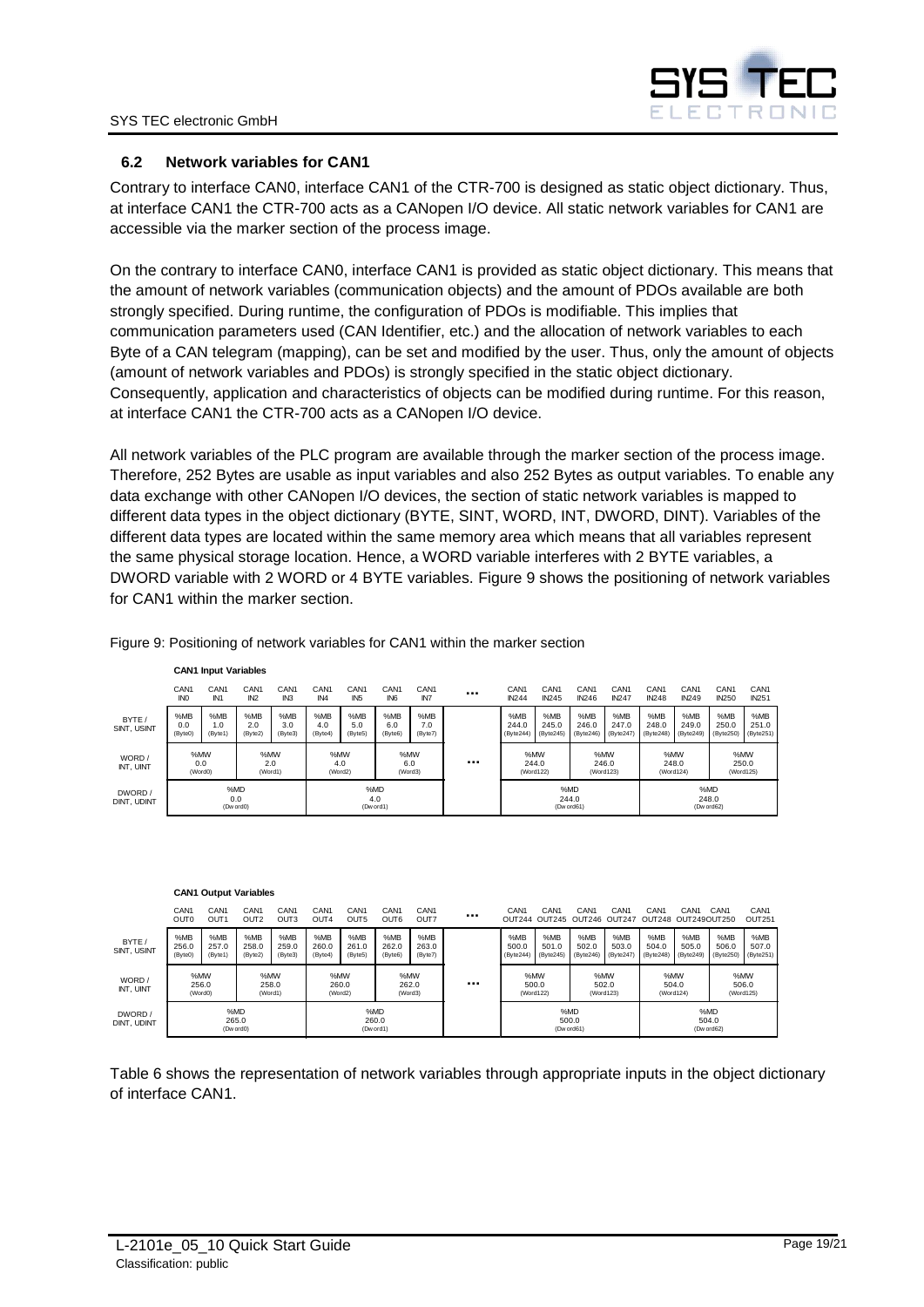

#### SYS TEC electronic GmbH

| <b>OD</b> section                 | OD variable /<br><b>EDS input</b> | Data type CANopen | Data type IEC 61131-3 |
|-----------------------------------|-----------------------------------|-------------------|-----------------------|
| Inputs (inputs for the CTR-700)   |                                   |                   |                       |
| Index 2000H                       | CAN1InByte0                       | Unsigned8         | <b>BYTE, USINT</b>    |
| Sub 1  252                        | CAN1InByte251                     |                   |                       |
| Index 2001H                       | CAN1InSInt0                       | Integer8          | <b>SINT</b>           |
| Sub 1  252                        | CAN1InSInt251                     |                   |                       |
| Index 2010H                       | CAN1InWord0                       | Unsigned16        | <b>WORD, UINT</b>     |
| Sub 1  126                        | CAN1InWord125                     |                   |                       |
| Index 2011H                       | CAN1InInt0                        | Integer16         | <b>INT</b>            |
| Sub 1  126                        | CAN1InInt125                      |                   |                       |
| Index 2020H                       | CAN1InDword0                      | Unsigned32        | DWORD, UDINT          |
| Sub 1  63                         | CAN1InDword62                     |                   |                       |
| Index 2021H                       | CAN1InDInt0                       | Integer32         | <b>DINT</b>           |
| Sub 1  63                         | CAN1InDInt62                      |                   |                       |
| Outputs (outputs for the CTR-700) |                                   |                   |                       |
| Index 2030H                       | CAN1OutByte0                      | Unsigned8         | <b>BYTE, USINT</b>    |
| Sub 1  252                        | CAN1OutByte251                    |                   |                       |
| Index 2031H                       | CAN1OutSInt0                      | Integer8          | <b>SINT</b>           |
| Sub 1  252                        | CAN1OutSInt251                    |                   |                       |
| Index 2040H                       | CAN1OutWord0                      | Unsigned16        | WORD, UINT            |
| Sub 1  126                        | CAN1OutWord125                    |                   |                       |
| Index 2041H                       | CAN1OutInt0                       | Integer16         | <b>INT</b>            |
| Sub 1  126                        | CAN1OutInt125                     |                   |                       |
| Index 2050H                       | CAN1OutDword0                     | Unsigned32        | DWORD, UDINT          |
| Sub 1  63                         | CAN1OutDword62                    |                   |                       |
| Index 2051H                       | CAN1OutDInt0                      | Integer32         | <b>DINT</b>           |
| Sub 1  63                         | CAN1OutDInt62                     |                   |                       |

<span id="page-19-0"></span>Table 6: Representation of network variables for CAN1 by entries in the object dictionary

The object dictionary of interface CAN1 in total has available 16 TPDO and 16 RPDO. The first 4 TPDO and RPDO are preconfigured and activated according to the Predefined Connection Set. The first 32 Byte of input and output variables are mapped to those PDOs. [Table 7](#page-19-1) in detail lists all preconfigured PDOs for interface CAN1.

<span id="page-19-1"></span>Table 7: Preconfigured PDOs for interface CAN1

| <b>PDO</b> | <b>CAN-ID</b>    | <b>Data</b>             |
|------------|------------------|-------------------------|
| 1. RPDO    | $0x200 + NodelD$ | %MB0.0<br>%MB7.0        |
| 2. RPDO    | $0x300 + NodelD$ | %MB8.0<br>$$ %MB15.0    |
| 3. RPDO    | $0x400 + NodelD$ | %MB16.0<br>$$ %MB23.0   |
| 4. RPDO    | $0x500 + NodelD$ | %MB24.0<br>%MB31.0      |
| 1. TPDO    | $0x180 + NodelD$ | %MB256.0<br>$$ %MB263.0 |
| 2. TPDO    | $0x280 + NodeID$ | $$ %MB271.0<br>%MB264.0 |
| 3. TPDO    | $0x380 + NodeID$ | %MB272.0<br>$$ %MB279.0 |
| 4. TPDO    | $0x480 + NodelD$ | %MB280.0<br>$$ %MB287.0 |